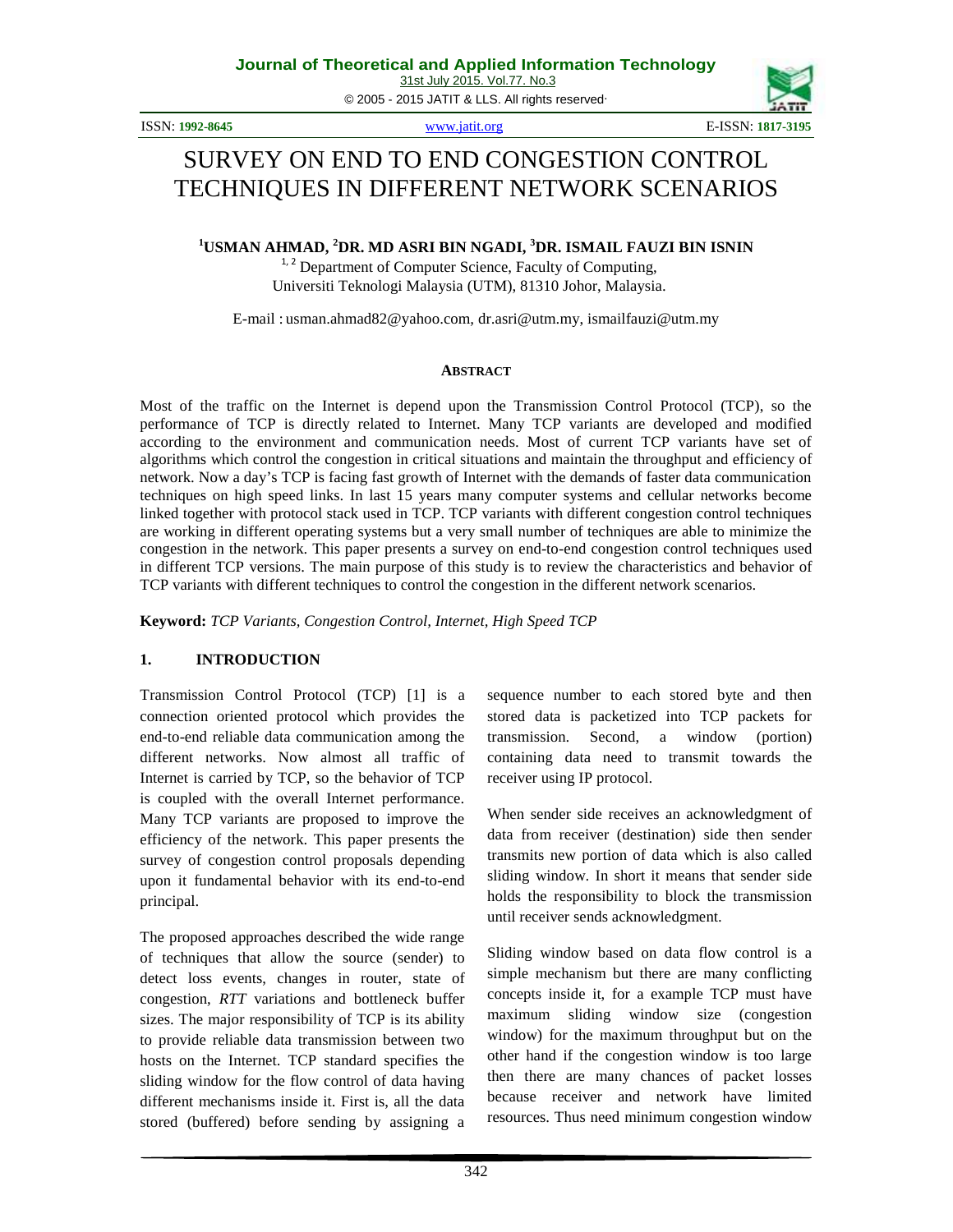| Journal of Theoretical and Applied Information Technology |  |
|-----------------------------------------------------------|--|
| 31st July 2015. Vol.77. No.3                              |  |
| © 2005 - 2015 JATIT & LLS. All rights reserved            |  |
|                                                           |  |

| ISSN: 1992-8645<br>. | www 19f1f oro | E-ISSN: 1817-3195 |
|----------------------|---------------|-------------------|
|                      |               |                   |

for minimum packet losses. Therefore, the problem is to find optimal value for the sliding window which provides good throughput and does not overwhelm the receiver and network. Additionally, TCP should be able to detect packet losses timely,<br>which means the interval should be shorter between  $\frac{2}{3}$ . which means the interval should be shorter between data transmission and loss detection. However this interval should not be too short that TCP detects loss prematurely and retransmits the packet unnecessarily which cause congestion and wastage of the network resources. So when and how sender side detects loss is a big issue for TCP. Initially TCP is designed to protect the input buffer of receiver side from overflowing. The technique is based on receiver's window concept which is a way for the receiver window to share the information about available buffer size (storage) with sender side. The size of the sender window should not be exceeding than the size of receiver's window. Another case when the receiver side cannot be able to process data as fast as sender generates then receiver sends a signal to sender for reducing the transmission rate or value of window.

To control the congestion in the network is an extensive studied area over the last 20 years and numbers of proposals are proposed aimed to control the congestion with different techniques. Many proposals related to congestion control are studied by Hanbali et al [2] (congestion control in ad hoc networks), Lochert et al [3] (congestion control mobile networks), Widmer et al [4] (congestion control for non-TCP protocols) Balakrishnan et al [5] (congestion control for wireless networks), Leung at al [6] (congestion control for network with high levels of packet reordering), Low et al [7] (current up to 2002 TCP variants and their analysis), Hasegawa and Murata [8] (fairness issues in congestion control).

In this review we tried to describe, classify and analyze the major Congestion Control techniques which optimize the various parameters of TCP. In section II those congestion control techniques are discussed which built a foundation for the end to end congestion control algorithms. This foundation is consisting on probing the network resources, loss and delay base techniques for the detection of congestion and mechanisms for the detection of packet loss quickly. In section III we discussed various congestion control techniques which are proposed to solve poor network utilization in high speed bandwidth networks.

## **2. CONGESTION COLLAPSES**

Congestion occurs in the network when the demand (load of data injected into the network) is increased or closed to capacity of the network. Due to congestion in the network, (i) the throughput of the given path decreases, (ii) packet delay increases in the network and (iii) the rate of packet drop increases. So in these conditions there is no any technique to reduce the congestion and sate of network can be move towards the congestion collapses and all end to end communication stops.

Congestion collapse is introduced and described as a problem for TCP based network by Nagle in 1984 [9]. The first congestion collapse was observed when the rate of throughput decreased to pathetic level between UC Berkely and Lawrene Berkeley Labs [8]. The original TCP algorithm has only flow control technique to prevent the network from over flowing. TCP did not have any technique to control or reduce the load (traffic) in the network, when the network is in the state of congestion. In 1988 V.Jacobson. et al introduced many algorithms based on AIMD (*Additive Increase Multiplicative Decrease*) and packet conservation principle technique to prevent network by congestion collapse [8]. The conservation principle means when the system is running in stable state with full data transmission rate then no new packet will enter until old packet leaves the system [8].

Jacobson used the ACK clocking technique for the estimation of old packet when it leaves network so new packet can be able to enter for transmission and when the packet loss occurs then the source reduces the transmission rate by half of the last sending rate (multiplicative decrease) Chiu a Jain [10] described if all TCP sources use multiple decrease technique then the network will not move towards the congestion collapse moreover the TCP flow will use fair allocation of bandwidth on the given path. Below many TCP variants are discussed to solve the problem of congestion, moreover in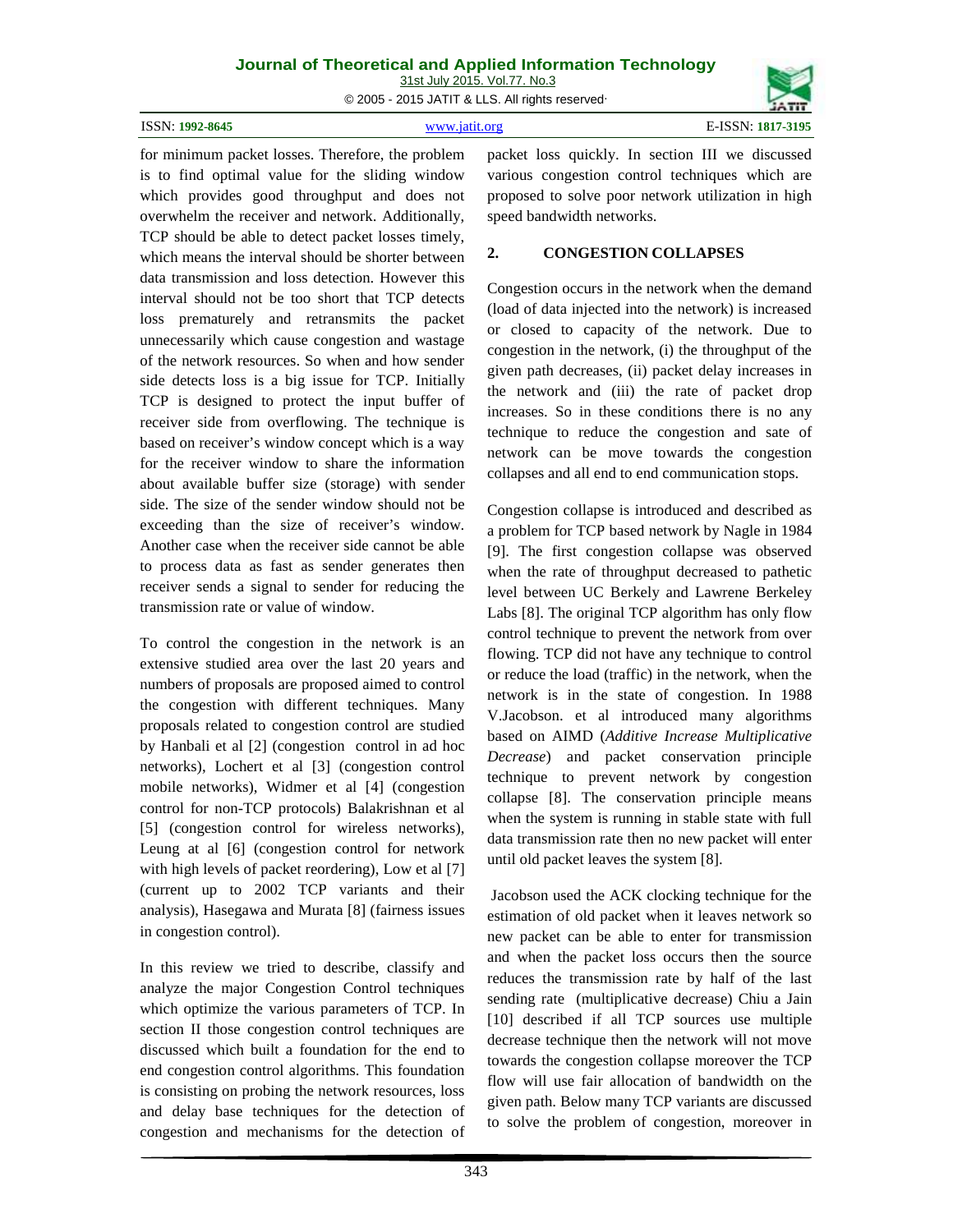© 2005 - 2015 JATIT & LLS. All rights reserved.

| ISSN:<br>1992-8645 | 3195 |
|--------------------|------|
|                    |      |

Table 1 the summary of these TCP Variants are discussed.

### **2.1 TCP Tahoe**

The earliest end to end solution for congestion problem in TCP has been proposed by Jacobson [11]. This solution is based on TCP specification [1] having number of algorithms which can be divided into three techniques, slow start, congestion avoidance and fast retransmit. Tahoe algorithm is based on principle of "*conservation of packets*", that means during the packet transmission new packet cannot be injected into the network unless a packet is taken out. TCP Tahoe congestion control technique is proposed by modify the original TCP slow start, congestion avoidance and fast retransmit procedures. Tahoe is also proposed new window mechanism containing data called congestion window (*cwnd*). The sender side of TCP cannot transmit the data more than the size of congestion window and advertised receiver window (*window=min( cwnd, rwnd))* where the *cwnd* is congestion window and *rwnd* is receiver window.



*Figure 1: Behavior of congestion window in slow start phase*



*Figure 2: Behavior of congestion window in congestion avoidance phase after packet loss*

The size of congestion window is set to one segment after establishing the connection and increased by one segment after receiving each acknowledgment which is exponential increment in the size of congestion window. This procedure is called *Slow Start*, shown in Figure 1 and after packet loss or on reaching to predefined threshold *ssthresh* it enters in congestion avoidance phase as shown in Figure 2. After some time when the capacity of the network reached and an intermediate router will start to drop packets then Tahoe uses two different mechanisms to detect packet loss. First is retransmission time out (RTO) and second is at the arrival of three duplicate acknowledgments. If the packet loss is detected by three duplicate acknowledgments then Tahoe enters in the fast retransmission phase and resend the dropped or lost packet. In TCP Tahoe after indication of congestion the current size of congestion window is halved and saved in a variable called slow start threshold *ssthresh* after that sender side sets the size of congestion window to one segment and starts the slow start mechanism by increasing the congestion window exponentially and when the value of congestion window reaches to predefined *ssthresh* then the congestion window increases approximately by one segment per round trip time (*RTT*) which is also called linear increment in congestion window.



*Figure 3: Slow Start and Congestion Avoidance cycle of congestion window*

This whole procedure is called congestion avoidance. The process in which the algorithm's phase switches from Slow Start phase to Congestion Avoidance phase is called slow start congestion avoidance cycle which is shown in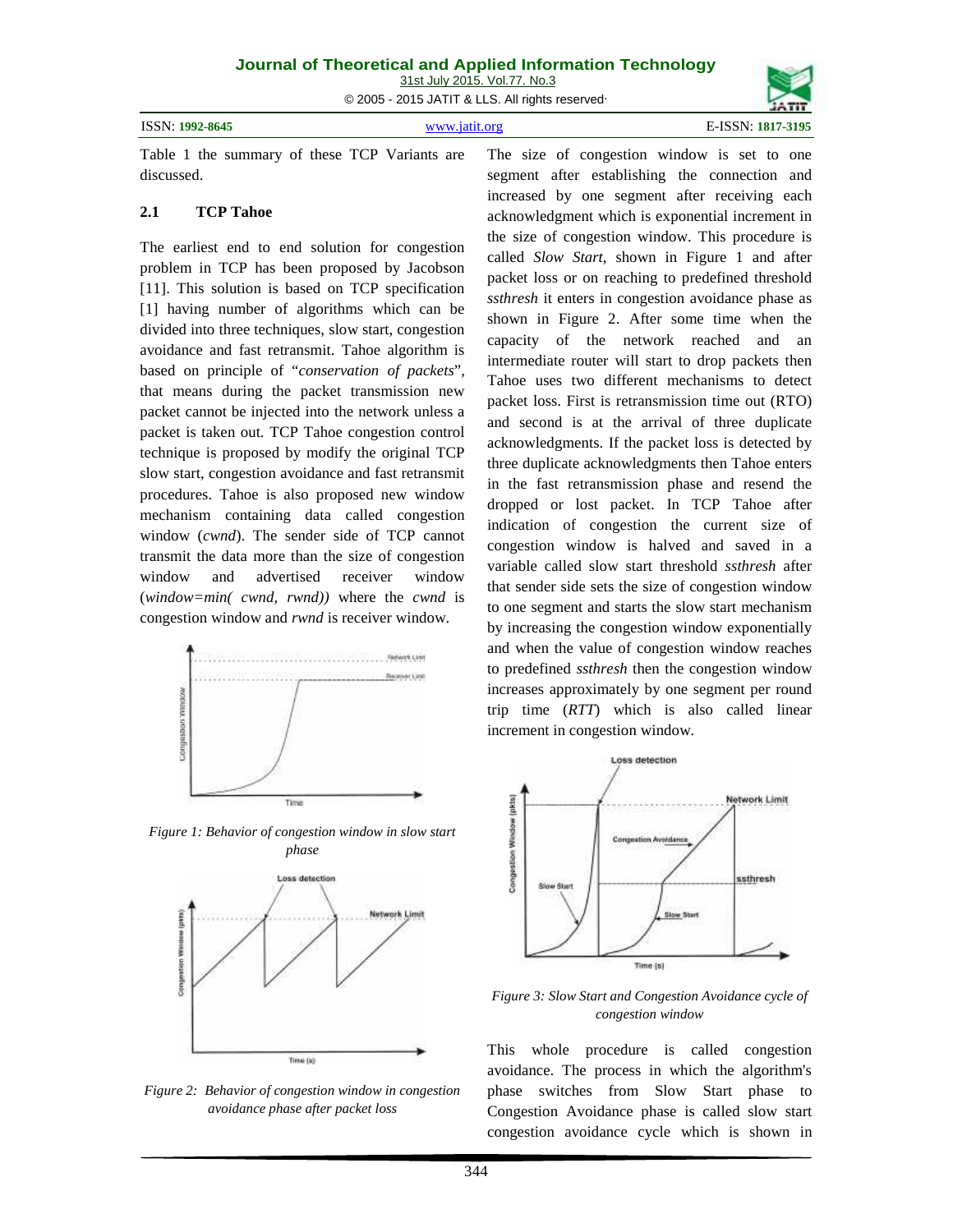| Journal of Theoretical and Applied Information Technology |  |  |  |  |  |
|-----------------------------------------------------------|--|--|--|--|--|
| 31st July 2015, Vol.77, No.3                              |  |  |  |  |  |
| © 2005 - 2015 JATIT & LLS. All rights reserved            |  |  |  |  |  |

| ISSN: 1992-8645<br>. | $\frac{1}{2}$ WWW 1971 org | $F-ISSN+$<br>1817-3195 |
|----------------------|----------------------------|------------------------|
|                      |                            |                        |

Figure 3. In congestion avoidance phase the algorithm tries to increase the size of congestion window in a more conservative manner than slow start phase. Tahoe was major breakthrough in congestion control and set the guidelines and principles for the new TCP implementation.

## **2.1 DUAL TCP**

TCP Tahoe gave great service to the Internet community by solving the congestion in the network, but in this solution there are many drawbacks, the behavior of Tahoe algorithm induced significant changes in network buffer utilization, round trip time and packet losses.

DUAL TCP is proposed by Wang and Croweroft [12]. It tries to refine the congestion avoidance<br>electric produce the concerned algorithm. DUAL TCP tries to reduce the oscillatory patterns by using a proactive congestion detection technique. Moreover, it proposed a queuing delay parameter for detecting congestion state in the network. Let us assume that there is no change in intermediate router and receiver side acknowledge each packet immediately that means the state of network is congestion free, and  $RTT_{min}$ is a minimum *RTT* noted by sender which indicates that network is in congestion free state. If we consider one more assumption that the value of *RTT* is only increase with the increment of buffer utilization and the difference between minimum *RTT* and measured *RTT* value (queuing delay Q =  $(RTT - RTT<sub>min</sub>)$  can be used as indicator to measure congestion level on the given path as shows in Figure 4, moreover DUAL TCP algorithm also measure the maximum  $RTT$  ( $RTT_{max}$ ) value to quantify the congestion level in the network and the difference between minimum and maximum *RTT*<br>value is indication of maximum congestion level<br>(maximum queuing delay  $Q_{max} = (RTT_{max} - RTT_{min})$ . Finally the fraction of maximum queuing<br>delay is worked as threshold in DUAL algorit value is indication of maximum congestion level (maximum queuing delay  $Q_{\text{max}} = (RTT_{\text{max}} RTT<sub>min</sub>$ ). Finally the fraction of maximum queuing delay is worked as threshold in DUAL algorithm and when this threshold exceeded, indicates that the state of network is congested. In this proposed algorithm the value of delay threshold is half on the value of maximum queuing delay ( $Q_{\text{thresh}} = Q_{\text{max}}/2$ ) and the level of congestion estimation is performed per *RTT* on the basis of average *RTT* value  $(Q =$  $RTT_{avg}$  -  $RTT_{min}$ ). If the average threshold is

exceeded  $Q > Q_{\text{thresh}}$  then the value of congestion window decrease by 1/8 (multiplicative decrease factor) which is shown in Figure 5.



*Figure 4: Relation between RTT and congestion*

In any TCP the flows cannot be able to utilize available network resources fully, affectively and fairly if the saturation point of the network is estimated incorrectly. As far as TCP DUAL is if the value of threshold is underestimated (Calculation of  $RTT<sub>max</sub>$  is wrong) then the network resources will be unutilized, on the other hand if the threshold is over estimated then it cause unfair distribution among the different TCP flows. For a example, when a new DUAL TCP flow will appear during the transmission of other DUAL flows, in this case the new flow will observe the higher  $RTT_{min}$  value and over estimate the value of queuing delay threshold and the flows having lower queuing delay (previous flows) have high chances to Predict the congestion state and trigger the congestion window reduction. During this the other flow (new flow) will continuing increasing its congestion window size without noticing any abnormality in network. The new flow can able to get large share of the network resources as compared to old flows.



*Figure 5: Congestion window behavior of TCP DUAL*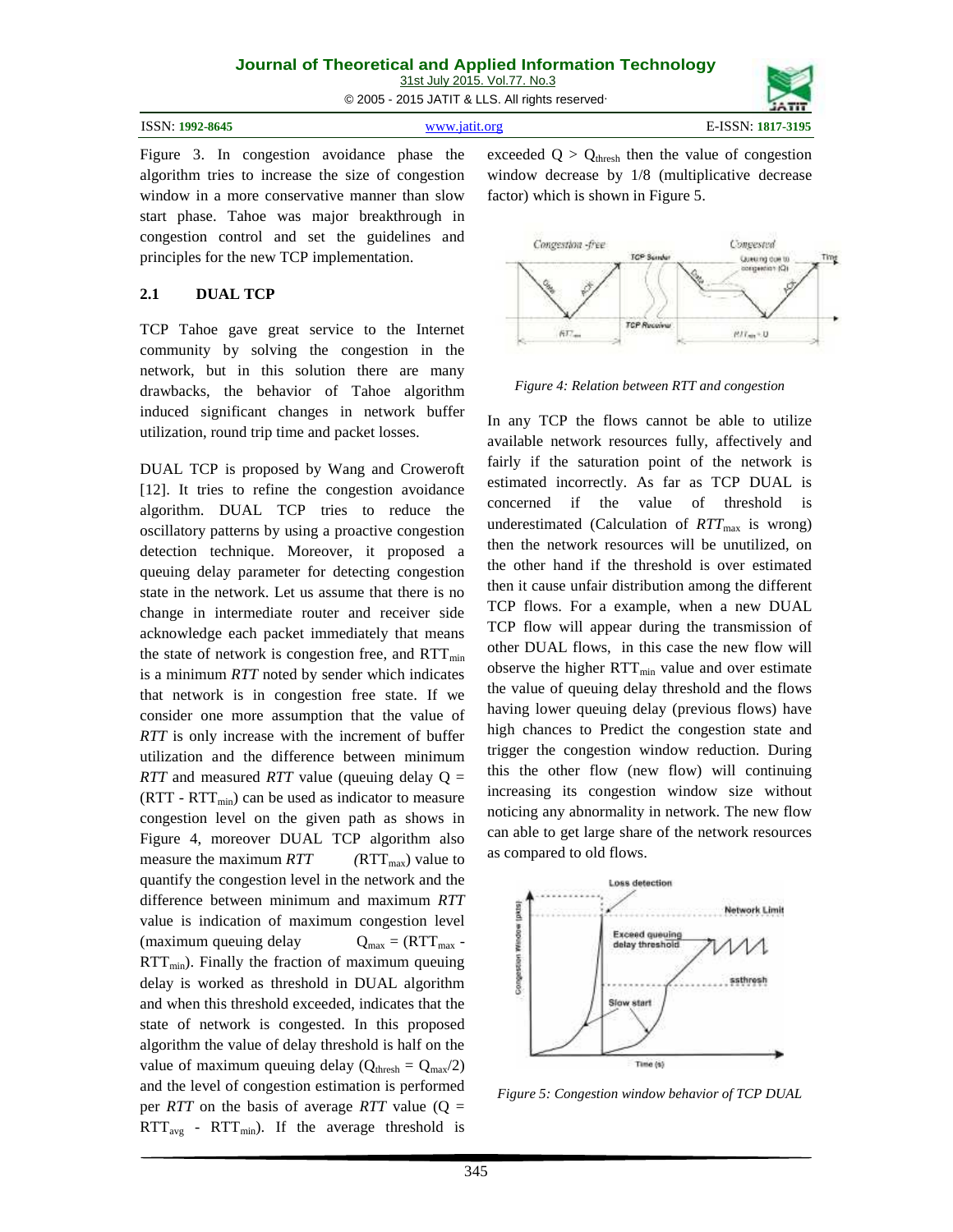ISSN: **1992-8645** www.jatit.org E-ISSN: **1817-3195**



### **2.3 TCP Reno**

After detection of packet loss the size of congestion window is reduced up to one packet in TCP Tahoe, this behavior of congestion window leads towards significant degradation of throughput in some cases. For an example 1 percent packet loss during the transmission may cause 75 percent throughput degradation of TCP flows in Tahoe. For the solution of this problem Jacobson revised the slow start and congestion avoidance techniques and proposed a mechanism which diffrencient the major and minor congestion events. Packet loss detection by retransmission time indicates that in certain time interval *(RTO - RTT)* some major congestion event has prevented and sender side should decrease the size of congestion window up to minimal value. Packet loss can also be detected by duplicate acknowledgments. For an example sender side received four ACKs first ACK containing new data and other three ACK are the copies of first one (duplicate ACK), these duplicate ACKs are the indication of some packet loss or does not arrive. In addition the sender side is not only detecting the packet loss and also observing the delivery of data. So packet loss is the indication that the network is congested and the reaction of the loss can be optimistic.

In TCP Reno fast recovery technique is used this optimistic reaction [13] and the typical behavior of its congestion window is shown in Figure 6. In the fast recovery the size of congestion window is halved and stops all increment in congestion window until the recovery of error.



*Figure 6: Congestion window behavior of TCP Reno*

In other words the sender side stays in fast recovery mode until it receives non duplicate ACK. The stages of algorithm are shown in Figure 7, where the size of congestion window is described in different phases. In Figure 7 the reduction of congestion window by multiplicative decrease factor is shown, which describes the core concept of optimistic network share reduction. After the reduction in size of congestion window *(cwnd to cwnd/2)* the algorithm not only retransmits the unacknowledged data (fast retransmission) but also fills the congestion window with duplicate packets (from state 2 to 3 in Figure 7).

We know that one ACK means at least one packet has delivered, so for the transmission of constant number of packets we have to open a slot in congestion window for transmission of new data (state 4). This slot in congestion window is very important because in the absences of this algorithm TCP cannot be able to send new data before the recovery of the error and the amount of data can be decrease during the transmission. When the sender side receives non duplicate ACK (in state 5) then the algorithm turned towards the termination of congestion avoidance phase by reducing the size of congestion window by half of the original size. This reduction in congestion window is reliable and simple way to ensure the exit from fast recovery.

In short in TCP Reno the fast retransmit and fast recovery techniques are allows the connection to quickly recover the packet losses. But during the multiple packet losses TCP Reno flow may suffer from severe performance degradation because algorithm retransmits the dropped packet per *RTT* and further the size of congestion window may be decrease more than one time. In this case TCP Reno works at very low rate and decrease the throughput significantly. In TCP Reno a single loss is recovered per *RTT*, which improved not only the efficiency of recovering period but also continue the transmission of new data during the recovery.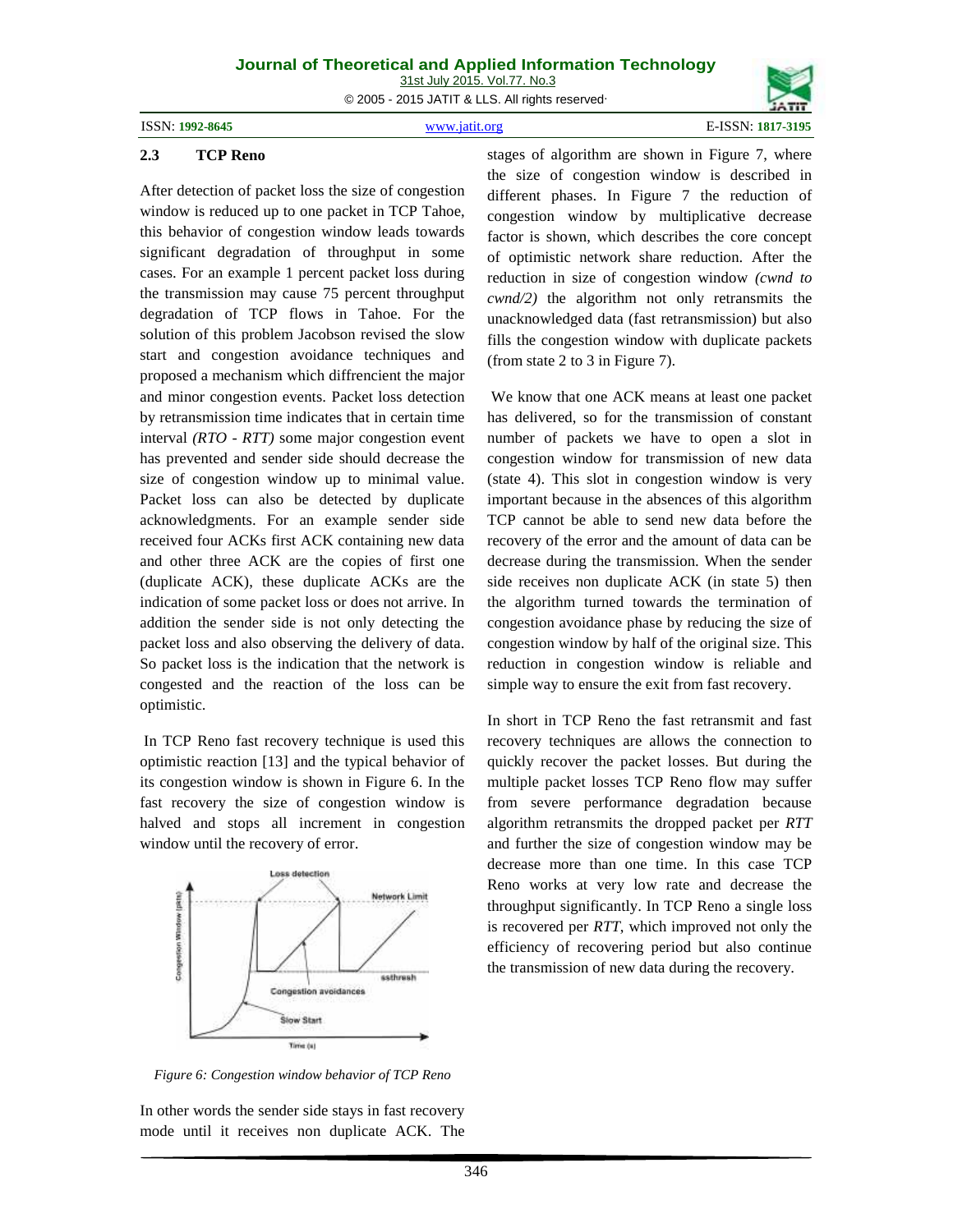31st July 2015. Vol.77. No.3 © 2005 - 2015 JATIT & LLS. All rights reserved.



**ACKed** 

data

 $State$ 

Stone 2

Shelp 3

Sixte 4

Stole 3

V

Sent data

waiting for ACK

cwnd

cwnd/2

vnd/2+Wdup

ownd/2+#dup)

CODE Outstanding data which is not allowed to be retrain

Amount of successful delivered Amount of successful delivero<br>data inferred from dup ACKs<br>All and the state is the state of the state in the state of the state of the state of the state of the state of the state of the state of the state of the state of

Amount of packets in transit

347

transmission mode was start then continue the transmission and if the sequence number is not highest then New Reno consider this ACK as Partial ACK that means another packet is lost in the same congestion window so it re-transmit the dropped packet and re set the re-transmission timer with exiting the fast recovery mode. On the other hand new ACK received by sender having the highest sequence number the New Reno algorithm terminates the fast recovery mode and set the size of congestion window to the slow start threshold (*ssthresh*) and perform congestion avoidance process.

## **2.4.2 False Fast Recovery**

New Reno always records the highest sequence number even transmitted packets after retransmission time out *(RTO).* After receiving the duplicate ACK, New Reno runs a test to determined whether it should enter in fast recovery mode or not. If these ACKs have the same sequence number which saved at the previous time out, then this is a new start of fast recovery and New Reno enters in fast recovery mode and perform related tasks and if the sequence number is not similar as saved before, then New Reno will not enter in fast recovery mode. There is a small change in connection and source in New Reno witch eliminate the waiting time of TCP Reno for the re-transmission time out during the multiple packet losses in the same congestion window. TCP New Reno can avoid the unnecessary congestion window reduction but it may take many *RTTs* for recovery of lost packets.

## **2.5 TCP SACK**

There is a another way to overcome the multiple packet losses during the transmission is to inform the sender side about all acknowledged packets and TCP SACK uses this mechanism. TCP SACK uses acknowledgment technique to acknowledge successfully received packets [16].

This technique improves the robustness of acknowledgment but in accumulated acknowledgment mechanism when the packet loss occurs then the source is unable to determine how may packets have been transmitted so it can not be

### *Figure 7: Stages of congestion window of TCP Reno*

ownd/2

Amount of new data allowed to be sent by "deflated" congestion window

Buffered

data

hist before the loss

Just after the loss.

"laftating" ownd by the

Additional durt ACKs lead to

additional cwnd "inflation"

recovery (cwnd "deflation")

number of dop ACKs

After the successful

The congestion window size is a sum of these two glements

detection

## **2.4 TCP New Reno**

TCP New Reno was proposed and released in 1996. It is a new version of TCP Reno with some modifications in fast re-transmit and fast-recovery of TCP Reno. These sender side modifications are proposed to overcome the Reno's problems. Partial acknowledgments are used in TCP Reno to exit from fast recovery phase but it creates retransmission time out (RTO) during the multiple packet losses. Instead of this, in TCP new Reno the sender side does not exit from fast recovery mode after receiving partial ACKs [14] [15]. It assumes that a packet just after an acknowledged is lost and re-transmits this lost packet. So during the multiple packet losses the algorithm recover only one packet per *RTT* in same congestion window by avoiding multiple fast re-transmit of lost packets which creates the re-transmission time out *(RTO).* TCP new Reno continues the fast recovery process until<br>all the loss probets have acknowledged. The 2.5 all the loss packets have acknowledged. The implementation of mechanism in TCP New Reno is described below.

## **2.4.1 Multiple Packet Losses**

In TCP New Reno, packets having only high accumulated sequence number will be sent during the fast retransmission process. New Reno uses the same mechanism of re-transmission and fast recovery of TCP Reno. However the difference between New Reno and Reno is when a new ACK is received by sender, new Reno algorithm checks if the ACK have highest sequence number, when the fast re-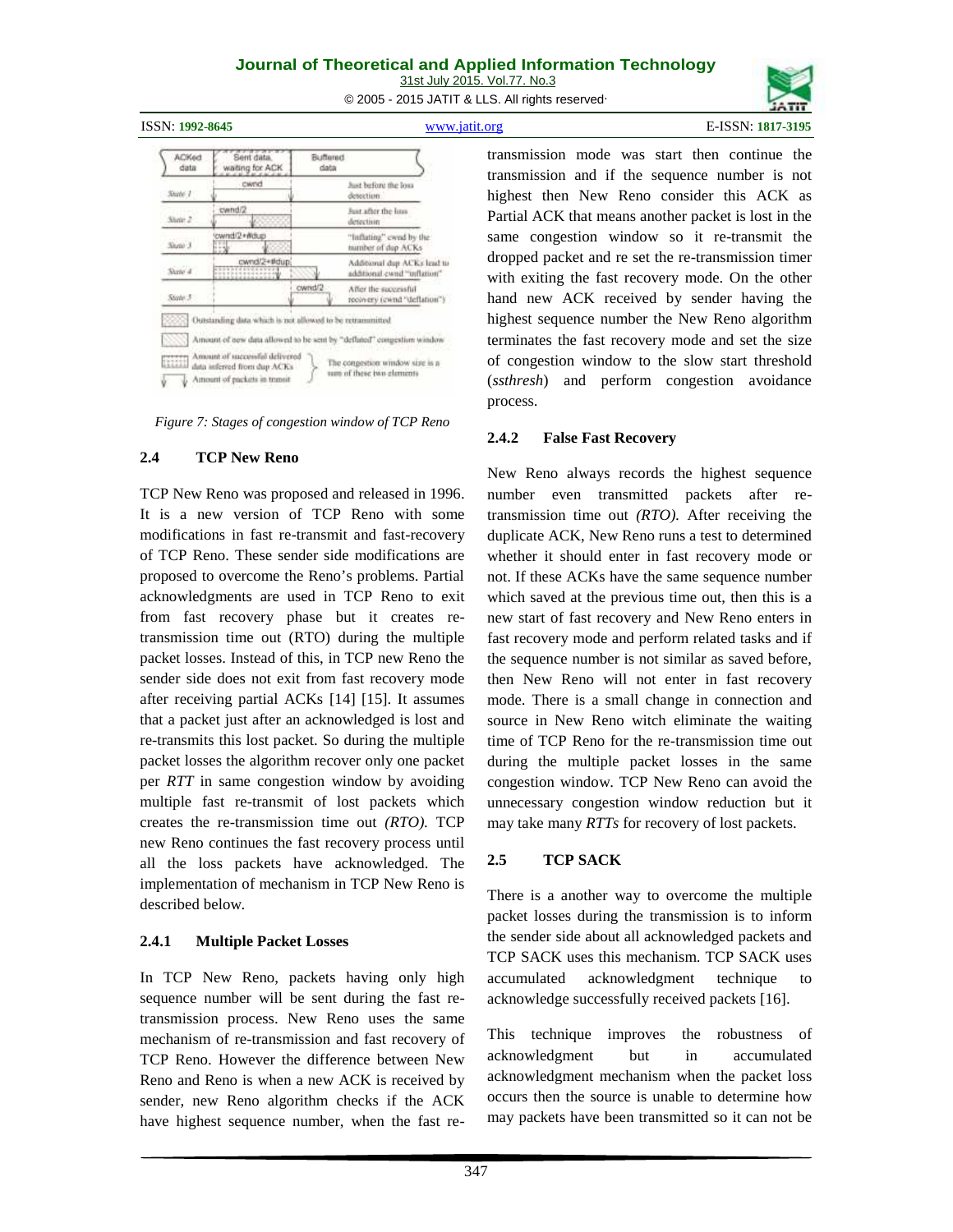31st July 2015. Vol.77. No.3

© 2005 - 2015 JATIT & LLS. All rights reserved.

| <b>ISSN: 1992-8645</b> | www.jatit.org | E-ISSN: 1817-3195 |
|------------------------|---------------|-------------------|
|------------------------|---------------|-------------------|

able to recover more than one packet per *RTT* during the transmission. In SACK technique there are many SACK blocks and each block has a group of data. The destination tells the source by using ACK with SACK option that receiver receives the out of order block of data. SACK blocks are used to maintain the image of the receiver buffer after received by sender side, for a example which packet is received and which is lost at the receiver end. A scoreboard is mentioned to record the information of these transmitted and received data with the help of last information in the SACK Acknowledged data packets option. Scoreboard records the sequence number and flag bit of transmitted packet which shows that packet is SACKED or not. Transmitted packet having SACKED bit on, does not need to be retransmitted but the packets with SACKED bit off and also have less sequence number need to be retransmitted. TCP SACK and TCP Reno are using the same congestion control techniques, but during the multiple packet losses the TCP SACK behaves differently as compared to TCP Reno. The TCP Sack enhances the technique of fast re transmit and fast recovery of TCP Reno and able to recover the multiple packets losses within the one *RTT* in the same congestion window.

However TCP SACK has two major issues. First is in SACK option there are only 3 or 4 SACK blocks are allowed and other problem is when the buffer over flows at the receiver end, it will start to drop the SACKED packets without informing to sender and sender will not be able to re transmit these packets.

## **2.6 TCP FACK**

TCP FACK introduced the FACK (Forward<br>Acknowledgments) Congestion control technique<br>which proposes the recovery mechanisms to control<br>the outstanding packet rate and error recovery [17].<br>FACK technique uses selective ACKs Acknowledgments) Congestion control technique which proposes the recovery mechanisms to control the outstanding packet rate and error recovery [17]. FACK technique uses selective ACKs to indicate packet losses in flow control phase. It re-transmits the lost packet timely as well. Re-transmitted data reported as loss and loss cannot be recovered instantly so the TCP FACK need to store information related to re-transmitted data such as the time of the last re-transmission by using time out mechanism (RTO). The numbers of outstanding

packets are calculated in rate control mechanism by using information extracting from SACKs, without considering the congestion window inflation mechanism the TCP FACK uses three variables as shown in Figure 8.



*Figure 8: Variables of FACK Algorithm*

First is *H* which indicates the highest sequence number of all transmitted data, second is *F* indicates the forward sequence number of all acknowledged packets and third is *R* having total number of re-transmitted packets. A reliable estimation of outstanding data packets on the given path can be calculated by *H-F+R*. Sender side of TCP can use this estimation in decision of sending new data portion more precisely, when the calculated size of total outstanding packet is less than the size of congestion window. The recovery time of packet is improved in TCP FACK as compared to Reno or New Reno shown in simulation results [17]. However the improvements of TCP FACK have been recognized for long time and also been the part of Linux kernel in version 2.1.92



*Figure 9: Congestion window behavior of TCP FACK*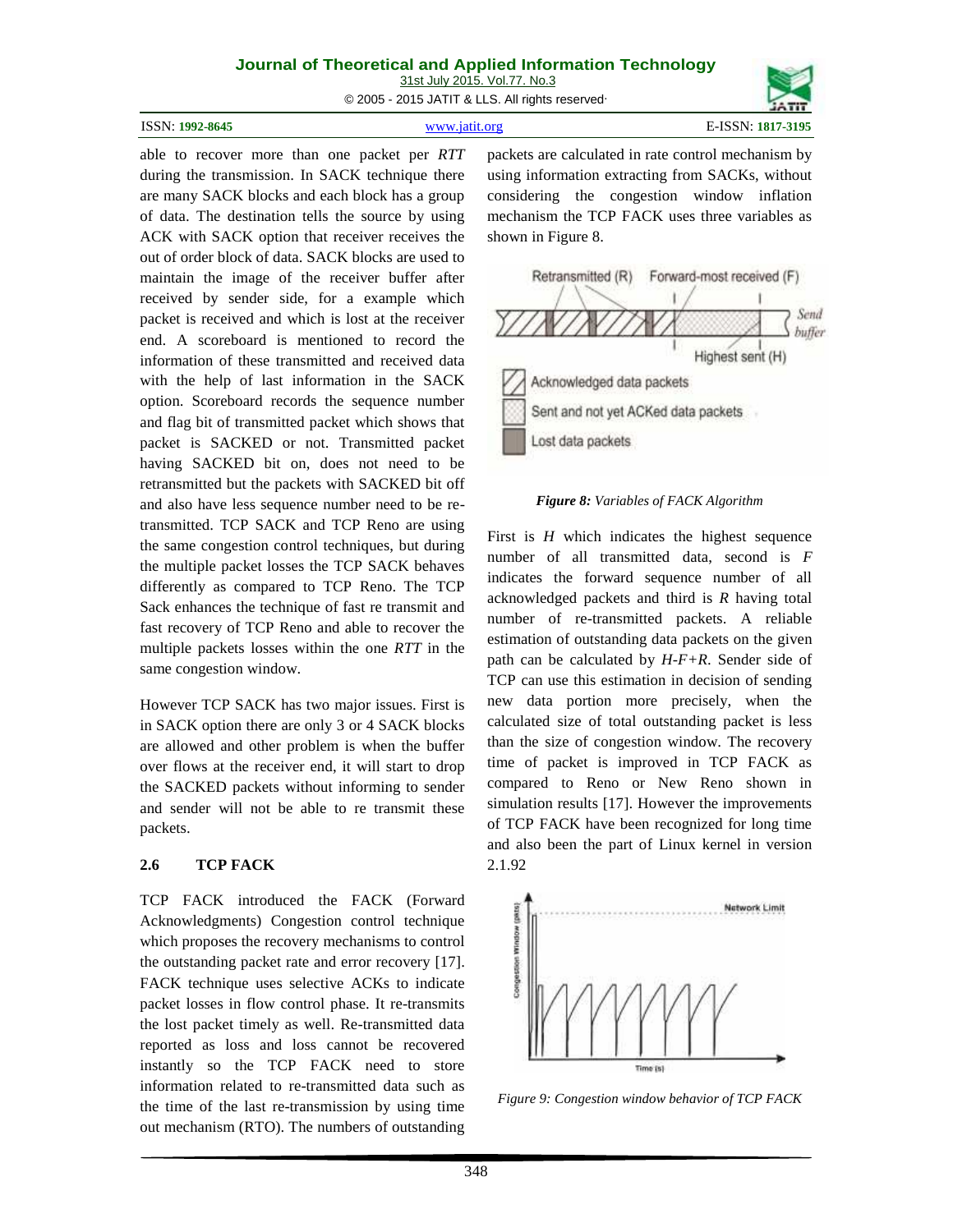ISSN: **1992-8645** www.jatit.org E-ISSN: **1817-3195**

### **2.7 TCP Vegas**

TCP Vegas is proposed by [18] and introduced the bandwidth estimation technique to avoid the congestion in the network rather react after congestion event. It calculates the total amount of packets that sender side can send by the help of measured *RTT*. TCP Vegas improves three mechanisms as compared to TCP Reno, first is improved slow start mechanism second is modified congestion avoidance mechanism and third is a novel re-transmission mechanism which are discussed below. TCP Vegas congestion window 2.7.2 size adjustment technique also has three phases. In Figure 10 the transmission process is shown of TCP In conges Vegas.



*Figure 10: Vega's transition state*

### **2.7.1 Slow Start**

During the slow start mode, TCP Vegas tries to  $2.7.3$ grape the bandwidth quickly and increase the size of congestion window exponentially per *RTT* to detect and avoid the congestion during this mode. To avoid the congestion in network Vegas algorithm update the actual and expected sending rate per *RTT*, it calculates the amount of extra data on the given network path and controls the size of congestion window accordingly. Vegas algorithm records the all *RTTs* and assigned the minimum packet. value of *RTT* to base *RTT*. Amount of extra data (∆) in network pipe can be calculated by equation,

*= (Expected - Actual) × BaseRTT)* where the expected sending rate is calculated by the current size of congestion window divided by base *RTT* and actual sending rate is calculated by congestion window divided by recently measured *RTT*. This technique uses during the slow start mode of transmission to decide the switching mode from slow start mode to congestion avoidance mode. If the calculated amount of extra data is greater than the defined threshold , the Vegas reduce the size of its congestion window by one-eighth and moves from Slow Start (SS) mode to Congestion Avoidance (CA) mode.

## **2.7.2 Congestion Avoidance**

In congestion avoidance mode TCP Vegas does not the size of congestion window continuously. First it calculates the actual and expected sending rate on the given path and then controls the sending rate on the given path by adjusting the size of congestion window. Vegas keeps the size of congestion window same when the calculated amount of extra data ( *)* lies between two predefined thresholds and .But when the value of ( *)* is greater than which is the indication of congestion, so the size of congestion window is reduced *(cwnd-1 )* and when the value of ( *)* is less than , which is the indication of under utilization of network so the size of congestion window increase accordingly *(cwnd+1)* and when the value of is less than and equal to ( *)* and ( *)* is less than an equation to then the size of congestion window remain unchanged (a assume the size of congestion of  $\sum_{n=1}^{\infty}$  and  $\sum_{n=1}^{\infty}$  and  $\sum_{n=1}^{\infty}$  and  $\sum_{n=1}^{\infty}$  and  $\sum_{n=1}^{\infty}$  and  $\sum_{n=1}^{\infty}$  and  $\sum_{n=1}^{\infty}$  and  $\sum_{n=1}^{\infty}$  and  $\sum_{n=1}^{\infty}$  and  $\sum_{n=1}^{\infty}$  window is updated after every *RTT*.

## **2.7.3 Fast Re-transmission and Fast recovery**

In TCP Vegas the three duplicate acknowledgments are caused for re- transmission as in TCP Reno too. Vegas enhance the re-transmission mechanism of TCP Reno for the re-transmission of the dropped packets quickly. Vegas calculates the *RTT* of every sent packet based on fine-grained values and with help of these fine-grained *RTT* measurements, Vegas calculated the time out period of each After receiving the duplicate acknowledgments, it checks the status of time out of oldest unacknowledged packets, if the time out period of this packet has expired then the packet is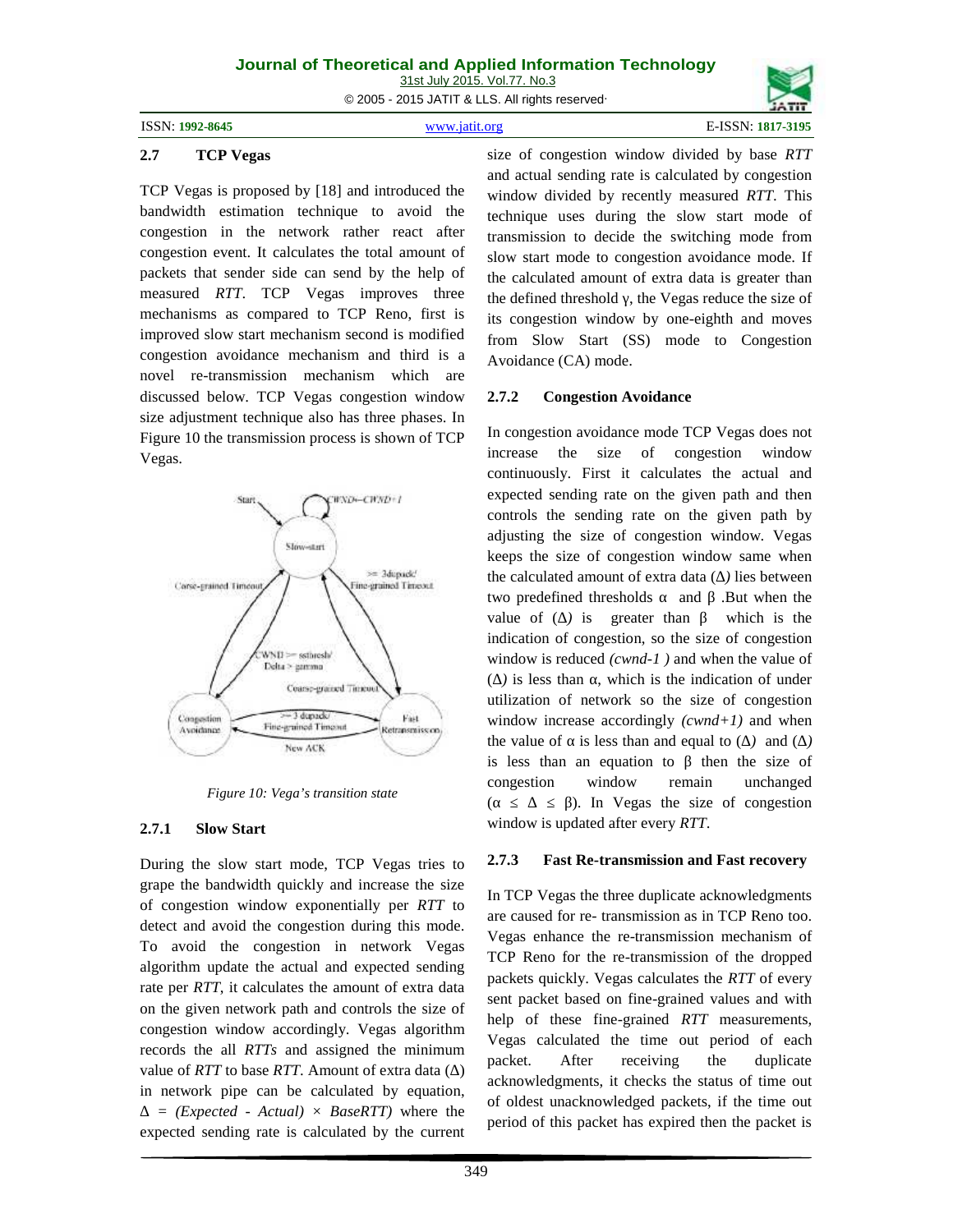31st July 2015. Vol.77. No.3

© 2005 - 2015 JATIT & LLS. All rights reserved.

| ISSN: 1992-8645 | www.jatit.org | E-ISSN: 1817-3195 |
|-----------------|---------------|-------------------|
|-----------------|---------------|-------------------|

re-transmitted. This modification leads to packet retransmission after just one or two duplicate acknowledgments on receiving non duplicate acknowledgment after fast re-transmission. The algorithm again checks the expiration of the timer and then may re-transmit another dropped packet. So expired fine-grained timer is the condition for re-transmission of dropped packet after receiving certain acknowledgments. This mechanism<br>improves the loss detection and recovery from<br>multiple dropped packets without restarting the<br>slow start mode. The size of congestion window is<br>reduced to avoid congestion after pack improves the loss detection and recovery from multiple dropped packets without restarting the slow start mode. The size of congestion window is reduced to avoid congestion after packet retransmission by receiving duplicate acknowledgments.

There are two situations for TCP Vegas to set the size of congestion window. In first case if the dropped packet re-transmitted once then the algorithm reduce the size of congestion window up 2.9 to three fourth of the previous size otherwise Vegas consider that network is under severe congestion and reduce the size up to one half of the current congestion window size.

## **2.8 TCP Veno**

TCP Veno is proposed by [9] and modifies the TCP Reno's congestion control technique for achieving the good throughput utilization. For the early detection of congestion TCP Veno uses the buffer estimation mechanism of TCP Vegas. TCP Veno( Vegas and reNO) introduced the two modifications. First modification is in the presence of excessive<br>buffer utilization ( $>$ ) estimated by Vegas buffer<br>estimation mechanism; TCP Veno limits the<br>increment in size of congestion window during buffer utilization ( *> )* estimated by Vegas buffer estimation mechanism; TCP Veno limits the increment in size of congestion window during congestion avoidance mode. In other words when the Vegas estimation technique detects congestion the source starts conservative increment to probe network resources. Second modification is to reduce the congestion window after entering in the fast recovery phase only when the buffer estimation mechanism indicate the congestion. So after detecting the loss and when *(∆ > β)* then the size of congestion window will be halved, on other hand the size of congestion window is reduced up to 80 percent when only packet loss is detected. The dynamics of congestion window of TCP Vegas are

shown in Figure 11. In short the TCP Veno congestion control technique slightly improved as compare to TCP Reno. Veno flow stayed longer in avoidance mode having larger congestion window, however there is no effect of these modifications on TCP fairness.



*Figure 11: Congestion window behavior of TCP Veno*

## **2.9 TCP Vegas A**

Under certain network scenarios and circumstances, TCP Vegas has many internal problems and this all happened due to wrong assumption that *RTT* will always change with the change of buffering. In short when *RTT* will increase due to routing change then the Vegas algorithm will make a wrong decision which leads towards the reduction in flow rate.



*Figure 12: Estimation error when the path has changed*

To describe this problem figure 12 is considered with low *RTT* (DSL connection) and high *RTT* (satellite link) paths. When the route change from low *RTT* to high *RTT* having congestion window size equal to *cwnd* then Vegas algorithm may make a wrong decision and can exceed a threshold. Another assumption of calculating the same *RTTmin*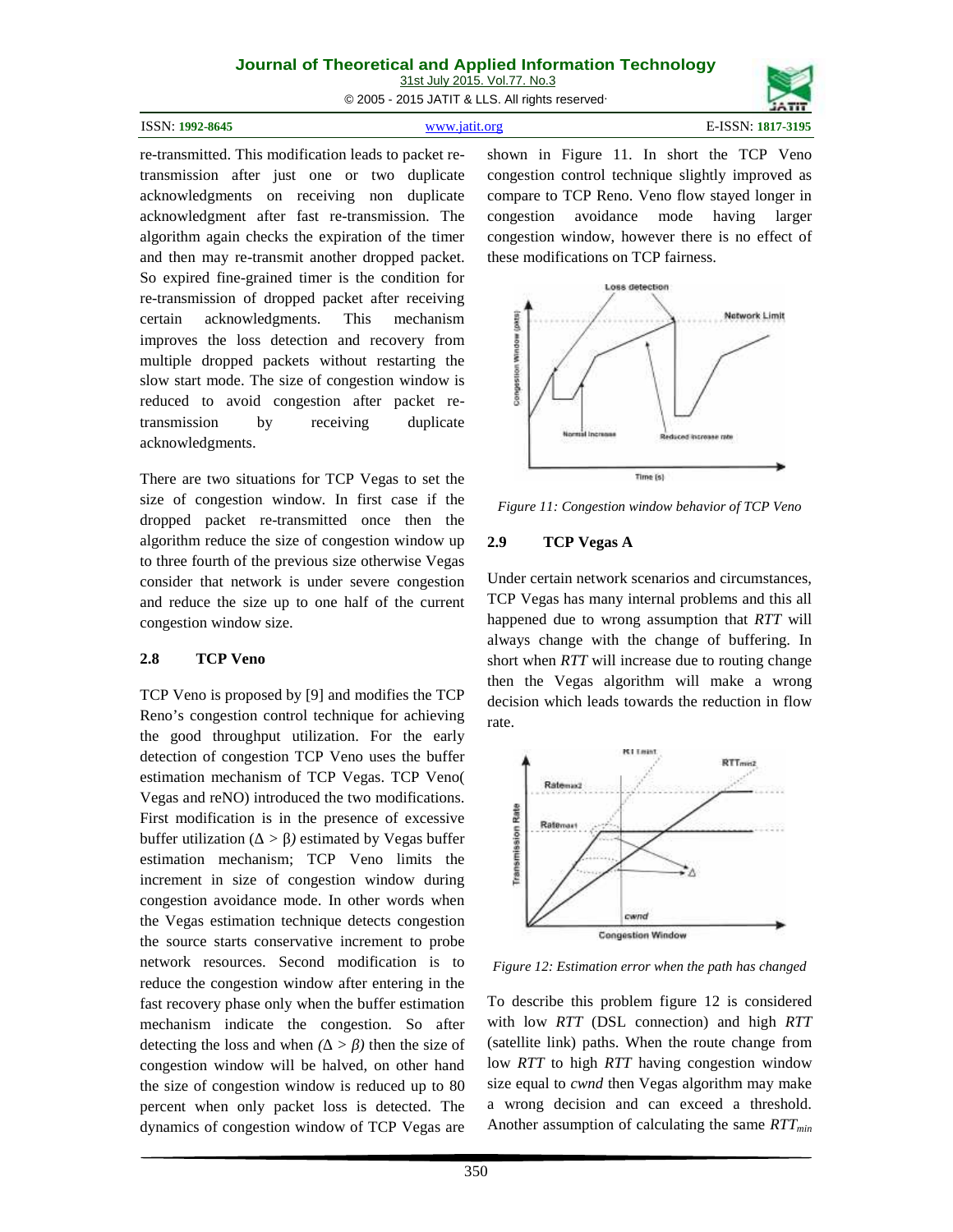31st July 2015. Vol.77. No.3

© 2005 - 2015 JATIT & LLS. All rights reserved.

ISSN: **1992-8645** www.jatit.org E-ISSN: **1817-3195**



of competing flow on the same path. To illustrate this let's take an example of a network scenario having two TCP Vegas flows. First flow has been transmitting the data for a long time and other flow<br>just started its transmission. Naturally old flow has<br>more chances for observing the minimum *RTT* as<br>compared to new flow so both flows estimate just started its transmission. Naturally old flow has more chances for observing the minimum *RTT* as compared to new flow, so both flows estimate different congestion state after calculating different minimum *RTTs*. As shown in Figure 13 according to the old flows the network is congested but the estimation of new flow is that the network is in congestion Free State, so there are bright chances for new flow to grape network resources as compared to old one. Vegas A is introduced by [19] to solve these problems of TCP Vegas. Infect Vegas A enhanced the congestion control mechanism of Vegas with all adaptable mechanism. Basically the threshold parameters of TCP Vegas are adjusted considering the steady state of the actual transmission. When Vegas A algorithm detects a increment in the given bandwidth during the stable state of the network *(b)* then it assumes that the path is changed and it shifts the control to upper zone  $($  =  $+1)$  and  $($  =  $+1)$ , control is shifted downwards after detecting any abnormality, for a example when estimation is showing the congestion free state  $\ell \leq \ell$  but actually the sending rate is decreasing moreover the

control is always shifted downwards after the estimation of actual congestion. Vegas A introduced additional conditions for congestion

window increment mechanism.



*Figure 13 Estimation of error in the presence of high RTTmin*

According to these conditions the congestion window is only increase in three situations. In first case the value of lower threshold should be minimum with no congestion estimated on the given path. In second case when the actual sending rate is increased with no congestion estimated *(∆ < a*) and third is when the actual sending rate is decrease with flow having steady state  $( \langle \langle \rangle \rangle)$ . The decrement in the network should be occur when the state of network is congested *(∆ > β)* or when actual sending rate decrease with congestion free state of the network. Experiments show [19] that Vegas A improve the design of TCP Vegas in various aspects. It does not change Vegas properties of stabilizing throughput in a steady state and slow start does not suffer during change in *RTTs*.

| <b>TCP</b>       | Year | <b>Base</b>   | <b>Addition/Enhancement in</b>                                        | <b>Status</b>    |      | Implementation |                       |                  |
|------------------|------|---------------|-----------------------------------------------------------------------|------------------|------|----------------|-----------------------|------------------|
| <b>Variants</b>  |      |               | <b>Features</b>                                                       |                  | Win  | Linux          | Mac                   | <b>BS</b><br>D   |
| <b>TCP</b> Tahoe | 1988 | <b>RFC793</b> | Slow Start, Congestion Avoidance,<br><b>Fast Retransmit</b>           | Obsolete         |      | 1.0            |                       | 4.3              |
| <b>TCP-DUAL</b>  | 1992 | Tahoe         | Queuing Delay as congestion<br>indication for congestion<br>avoidance | Experime<br>ntal |      |                |                       |                  |
| TCP Reno         | 1990 | Tahoe         | <b>Fast Recovery</b>                                                  | Standard         | 95/N | 1.3.90         |                       | 4.3<br>Fr2.      |
| TCP New<br>Reno  | 1999 | Reno          | Fast recovery for multiple packet<br>losses                           | Standard         |      | 2.1.36         | 10.4.<br>6            | Fr <sub>4</sub>  |
| <b>TCP SACK</b>  | 1996 | <b>RFC793</b> | Extended information in feedback<br>messages                          | Standard         | 98   | 2.1.90         | 10.4.<br><sub>b</sub> | F <sub>2</sub> . |

*Table: 1 Features of TCP variants for Congestion Control*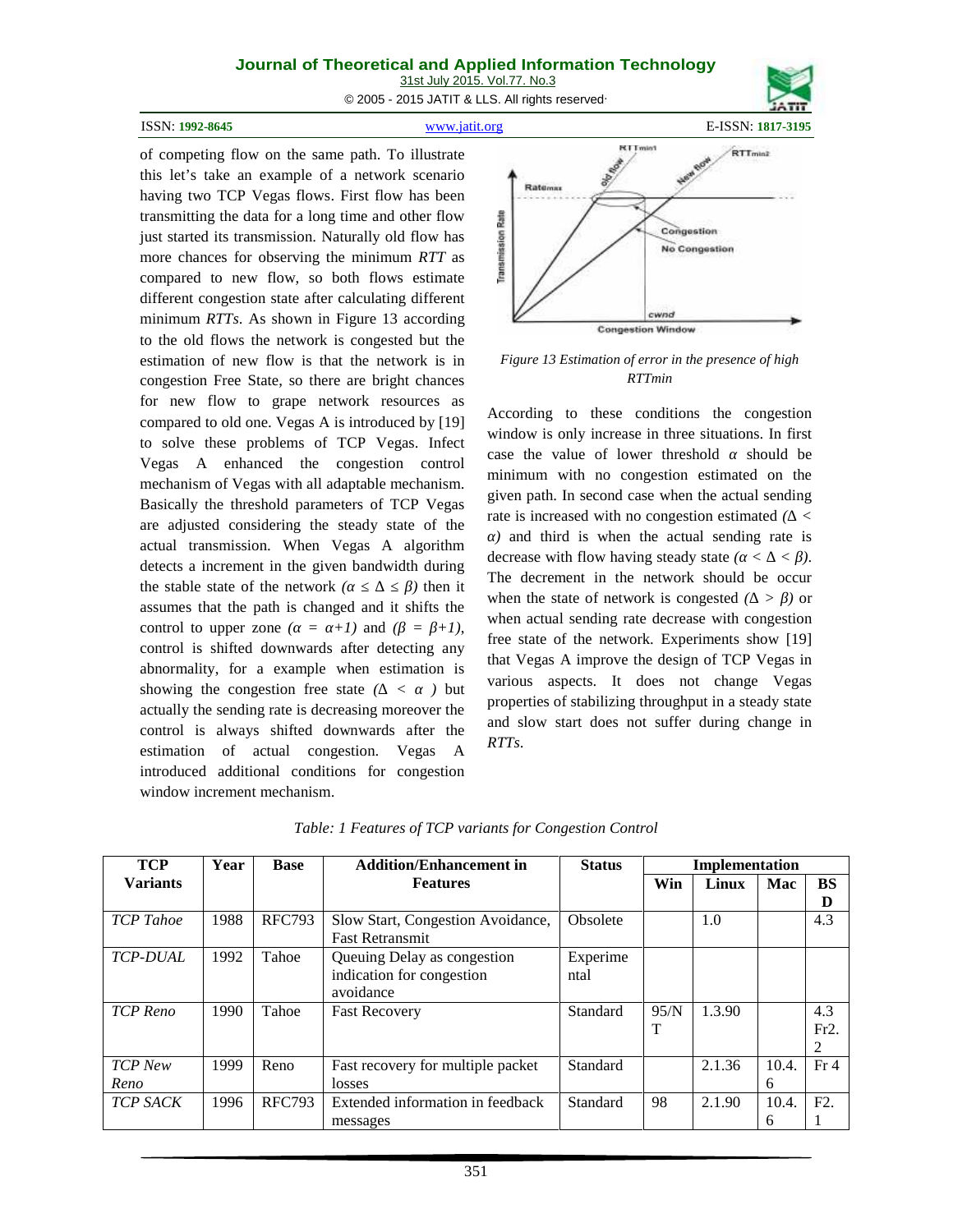| <b>Journal of Theoretical and Applied Information Technology</b> |  |
|------------------------------------------------------------------|--|
| 31st July 2015. Vol.77. No.3                                     |  |

© 2005 - 2015 JATIT & LLS. All rights reserved.



|                       | www.jatit.org |                       | ISSN: 1992-8645                                                                                                            |                  |        | E-ISSN: 1817-3195 |  |
|-----------------------|---------------|-----------------------|----------------------------------------------------------------------------------------------------------------------------|------------------|--------|-------------------|--|
|                       |               |                       |                                                                                                                            |                  |        | N1.<br>S2.<br>6   |  |
| <b>TCP FACK</b>       | 1996          | Reno,<br><b>SACK</b>  | Packet loss recovery technique<br>based on TCP SACK                                                                        | Experime<br>ntal | 2.1.92 | N1.               |  |
| <b>TCP</b> Vegas      | 1995          | Reno                  | Bottleneck buffer utilization as a<br>primary feedback for the<br>Congestion Avoidance and<br>secondary for the Slow Start | Experime<br>ntal | 2.2.10 |                   |  |
| TCP Veno              | 2002          | New<br>Reno,<br>Vegas | Increase/decrease parameters<br>based on Reno in congestion<br>avoidance phase.                                            | Experime<br>ntal | 2.6.18 |                   |  |
| <b>TCP</b> Vegas<br>A | 2005          | Vegas                 | Adaptive bottleneck buffer state<br>aware<br><b>Congestion Avoidance</b>                                                   | Experime<br>ntal |        |                   |  |

## **3. HIGH-SPEED NETWORK AND CONGESTION CONTROL**

Developed TCP variants (Reno, New Reno, and Sack) became insufficient with the emergence of high speed networks for using network resources effectively. All the congestion control techniques which are in section II aiming to improve the efficiency of network for transferring the data, without discussing the basic principle on which it relay, which was defined in 1988 in TCP Tahoe that in congestion avoidance phase probing of the network resource should be conservative. In TCP this principle is realized with congestion window which is increased by one packet per RTT if there<br>is no congestion detected. This behavior of<br>congestion window works well when the capacity<br>of the network and delay are small but in high<br>speed networks it does not work we is no congestion detected. This behavior of congestion window works well when the capacity  $\frac{1}{2}$  10<sup>t</sup> of the network and delay are small but in high  $\frac{1}{2}$ <br>speed networks if does not work well. To illustrate speed networks it does not work well. To illustrate this problem (some time called BDP problem) let us take a example of an flow which is trying to  $\frac{8}{5}$  to grape all network resources. The minimum time required for this is *D ×cwndRTTs*, when there is no packet loss. So a network having  $10^{-10}$ 10GiBit/s capacity with 100ms delay and with maximum packet size of 1500 bytes, it would take two hours to obtain all resources [20] [24]. In this section many TCP variants with congestion control techniques are discussed aiming to perform well in high speed networks more over in Table 2 the summary of these TCPs with features are discussed.

**3.1 High-Speed TCP**

High-Speed TCP (HS-TCP) proposed by [20] [21] after identify the efficiency problem in fast fat networks. HS-TCP is an experimental algorithm for congestion control technique with many objectives, which are link efficiency and fairness. To achieve the goals HS-TCP change the increase factor of congestion window during the congestion avoidance mode and decrease factor beta after detecting loss with the function *(w)* and *(w)* for the size of congestion window. These functions are stated to achieve the above mentioned objectives defined in term of required loss rate and size of congestion window as shown in Figure 14.



*Figure 14: HS-TCP objectives*

HS-TCP should use 10Gbps link with loss rate not more than  $10^{-1}$  behave like standard New Reno [22] with loss probability not more than  $10^{-3}$ . So when the value of congestion window is less than or equal to 38 to 70 packets then the value of function *(w)* and *(w)* are vary from 1 and 0.5 respectively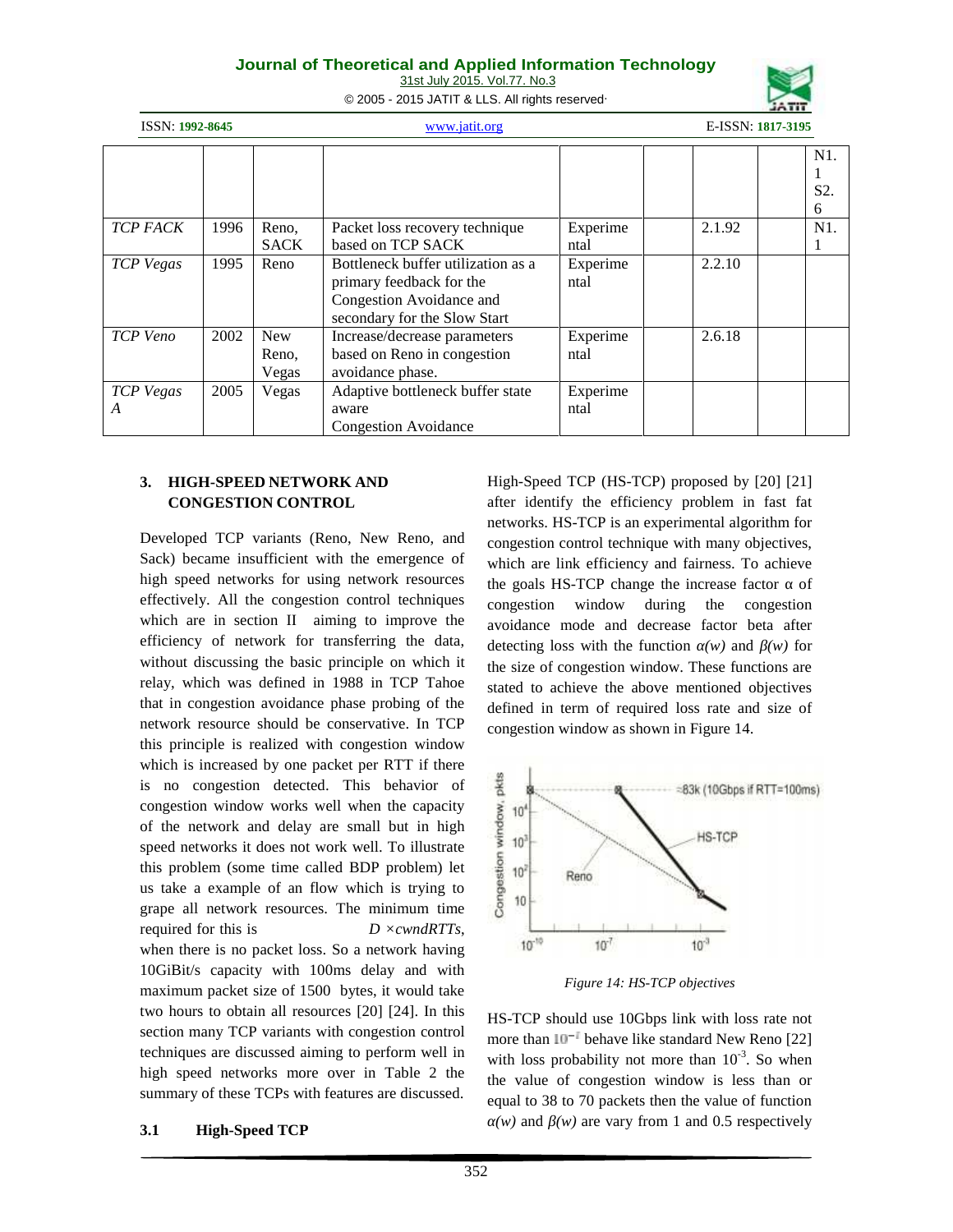| Journal of Theoretical and Applied Information Technology |  |  |  |  |
|-----------------------------------------------------------|--|--|--|--|
| 31st July 2015. Vol.77. No.3                              |  |  |  |  |
| © 2005 - 2015 JATIT & LLS. All rights reserved            |  |  |  |  |

| ISSN:<br>1992-8645 | 3195 |
|--------------------|------|
|                    |      |

and then the value is 0.1 when the size of congestion window is more than 84K packets. HS- TCP grapes the network resources more quickly as compared to Reno and behaves conservatively after loss detection. The congestion window behavior of HS-TCP is shown in Figure 15.



*Figure 15: Congestion window behavior of HS-TCP*

There is another problem for TCP in high-speed networks which are during the slow start mode the size of congestion window increases exponentially which may leads towards extensive packet losses. For the solution of this problem Floyd [23] introduced a mechanism when the congestion window increase up to 100 packets during the slow start mode (Limited Slow Start), but this limitation has not any significant effect on performance of the network. In the presence of sever congestion HS- TCP behaves like Standard TCP Reno that means it inherits all Reno's characteristics. We are not TCF behaves like standard TCF Reho that heals h<br>inherits all Reno's characteristics. We are not<br>considering the fairness comparison of HS-TCP<br>and TCP Reno because Reno cannot use the<br>network resources efficiently but Intra and TCP Reno because Reno cannot use the network resources efficiently but Intra fairness of HS-TCP is important. HS-TCP flows achieves good fairness having same *RTT* but unfair in the presence of different *RTTs*. This problem is come from TCP Reno and may be solved by tuning the AIMD algorithm.

## **3.2 Scalable TCP (STCP)**

Scalable TCP (STCP) was proposed by [24] which is an alternative solution of HS-TCP to grape the network resources more efficiently. STCP rejects the complex calculation of AIMD parameters (in HS-TCP) and introduce new algorithm for the increment and decrement of the congestion window

called Multiplicative increase and Multiplicative decrease *(MIMD).* In congestion avoidance mode STCP increases its congestion window *w* by a fraction per  $RTT$  (w=w+  $\times w$ ) where the value of

is 0.01. After packet loss detection it moves in fast-recovery mode and decrease the size of congestion window by a different fraction called  $(w = w - \times w)$  where the value of is 0.125.

The behavior of congestion window of STCP looks similar to HS-TCP, but STCP improves the increase and decrease phases as shown in Figure 16 although the proposed modification solved the target problem by changing the increase and decrease factors but it also create many critical problems for a example in Figure 16 clearly shows the stat of network and can easily move towards congestion in presence of even one STCP flow, which is generally not accepted for many networks. Second, inter fairness behavior of STCP is similar to HS-TCP means there is no improvement in interfairness , third the MIMD technique does not provide intra protocol fairness because when the two competing STCP flows are detected loss with same *RTT* then the flow having larger initial share will always took the advantage on having short share. In short we can say that the STCP is extremely unfair protocol.



*Figure 16: Congestion window behavior of S-TCP*

## **3.3 Hamilton TCP (H-TCP)**

Leith and Shorten [25] introduced another congestion control algorithm for TCP aiming to improve the *RTT* fairness (inter and intra). It uses the elapsed time ( ) since the last congestion event occurs for the estimation of congestion window size in congestion avoidance mode. Due to dependency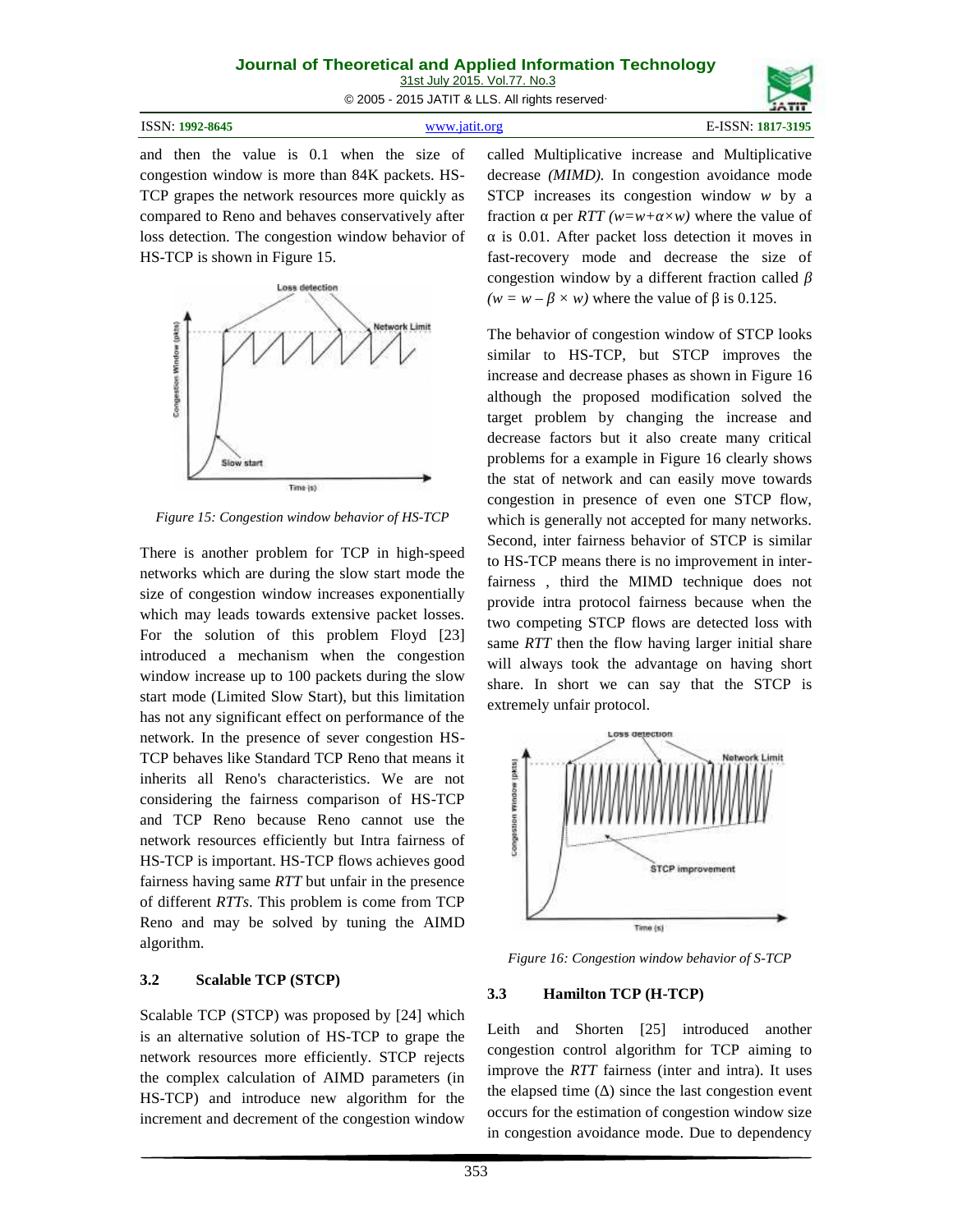31st July 2015. Vol.77. No.3

© 2005 - 2015 JATIT & LLS. All rights reserved.

ISSN: **1992-8645** www.jatit.org E-ISSN: **1817-3195**



### on function of elapsed time ( ) the H-TCP flows 3.4 **3.4 TCP Hybla**

experiences same network resources and same congestion window increment. In short we can say that H-TCP flows are fair with each other in the same network path as shown. Moreover it shows that after detection of packet loss congestion window decrease by half equally. In H-TCP the increment in congestion window per *RTT* is defined by (), which is a polynomial function over elapsed time () when the last congestion event occurred. The increment in congestion window is calculated by equation  $( )= 1 + 10( - \frac{1}{2}$ 0.5.  $($  *-*  $_{low}$  $)^2$ . In this equation whenever  $($   $)$ ,  $($   $_{low}$  $)$   $R1$ and the value of (*)* would be 1 and  $_{low}$  is a predefined threshold of H-TCP. We can note here that according to the (*)* calculation, H-TCP still leads towards the *RTT* unfairness shown in Figure 17, for a example the *()* is calculated per *RTT* at time 0,  $T_1$  and  $T_2$  then we can clearly observe that the flow with longer *RTT* always losses as compared to flow having shorter *RTT*. For the solution of this issue H-TCP introduced another technique of tuning the *α ( )* with reference RTT(RTT<sub>ref)</sub> by  $\alpha'(\Delta) = \alpha(\Delta) \times RTT/RTT_{ref}$ H-TCP modified the decrease rule during the congestion avoidance phase. After the loss event H- TCP estimates the throughput of the flow *B (k)* and make a comparison with estimation of preceding loss event *B (k-1)*, If the calculated value of  $B(k) - B(k-1)/B(k-1)$  is smaller than 0.2 then the reduction in size of congestion window is determined by the ratio  $RTT_{min}/RTT_{max}$  and when more than 0.2 then 0.5 parameter is used.



*Figure 17: RTT unfairness between two flows of H-TCP*

TCP Hybla was proposed by [26] resolve the problem of *RTT* fairness in TCP New Reno, where the flows having shorter *RTT* have always advantage as compared to longer *RTT*. The modifications are made in TCP New Reno 's Slow Start and congestion avoidance phases and make them Sami indepanded of *RTT*. For the normal increment in the size of congestion window a scaling factor was introduced which is calculated by =  $RTT/RTT_{ref}$  where  $RTT_{ref}$  is reference of the *RTT* (for example 30ms), so the increment style of congestion window for TCP Hybla is shown in equation 1 for slow start phase and in equation 2 for congestion avoidance phase. The technique is described in Figure 18 where three competing flows with different *RTTs* are shown. Due to high value of *RTT* the ratio of become high and in result the size of congestion window is increased more rapidly after receiving each Acknowledgment. Moreover when flows have same time period then the value of congestion window is different for the growth of congestion window.

$$
w = w + 2\rho + 1 \tag{1}
$$

$$
w = w + \rho^2/w \tag{2}
$$

Anyhow if we calculate the ratio between *RTT* and congestion widow (upper bound), we can observe that all flows are transmitting the data at similar rate. Hyble proposed another two mechanisms for the congestion control. First is pacing technique [27] for the transmission of data and second is packet pair algorithm [28] for the estimation of initial slow start threshold. Pacing technique sets the minimum delay between two consecutive transmitted packets to overcome the burst nature of TCP and packet pair mechanism gives the estimation of capacity of available network path because the advance knowledge of the capacity may help to improve the convergence speed and scalability in high speed bandwidth delay product networks (BDP). However many experiments [26] has proved that the TCP Hyble improved the *RTT* friendliness, but Hybla is developed to turned back to standard TCP mode (Reno congestion control principle) when the *RTT* of flow is less than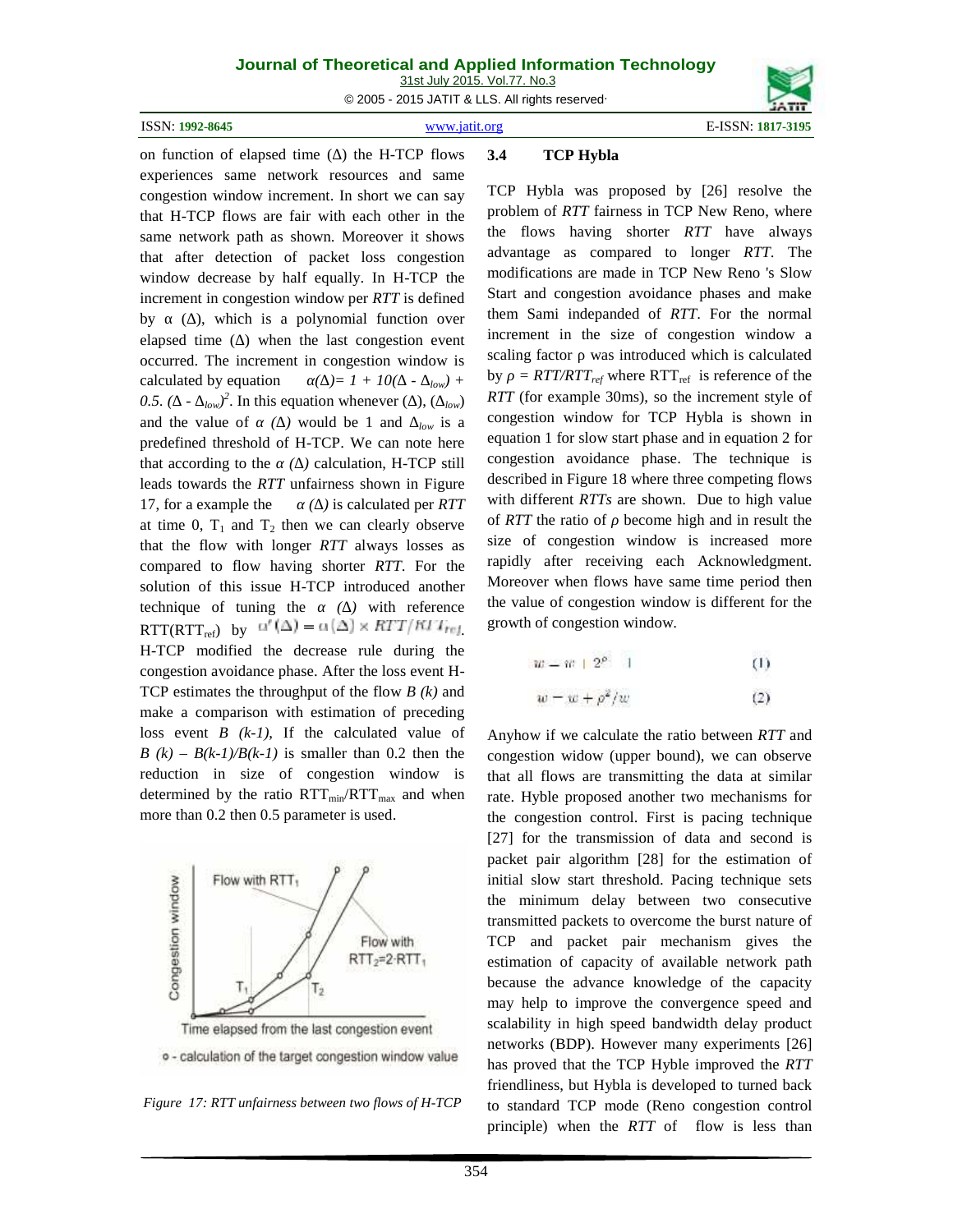31st July 2015. Vol.77. No.3

© 2005 - 2015 JATIT & LLS. All rights reserved.

ISSN: **1992-8645** www.jatit.org E-ISSN: **1817-3195**

predefined reference value and this behavior limits<br>the Hybla to deploy in long delay networks (for a<br>example Satellite link).<br> $^{224}$ [ $\frac{... \text{RTT} = 100 \text{ ms}}{1.5 \text{ RTT} - 50 \text{ ms}}$ the Hybla to deploy in long delay networks (for a example Satellite link).



*Figure 18: Evolution of congestion window of TCP Hybla*

## **3.5 BIC TCP**

Xu et al [29] described that HS-TCP and STCP have severe unfairness problem. To illustrate, when two competing flows detect packet loss simultaneously then according to the HS-TCP algorithm (HS-TCP flow) with *RTT* y will get the larger share of the network and according to STCP decrease parameter algorithm (STCP flow) with small *RTT* can get all  $0.125(w)$ network resources but the flow having larger *RTT* cannot be able to get any network resource. Both TCP variants have problem regarding discovery of network resources. To solve this unfairness problem TCP BIC (Binary Increase Congestion Control) was proposed. Basically TCP BIC is an extension of TCP New Reno with a new technique called *Rapid Convergence*. This technique uses the binary search for obtaining the optimal value of congestion window rapidly a extension of TCP New Reno with a new technique called *Rapid Convergence*. This technique uses the binary search for obtaining the optimal value of congestion window rapidly according to the network resources. The typical behavior of binary search in TCP BIC is shown in Figure 19.



*Figure 19: Binary search of TCP BIC*

In TCP BIC the size of congestion window is updated between minimum *wmin* and maximum *wmax* after receiving all acknowledgments (at the start the value of  $w_{min}$  is one and  $w_{max}$  has some high value) After receiving the successful acknowledgment the value of  $w_{\text{min}}$  increase by the value of previous value of congestion window and after detecting packet loss the BIC algorithm set the value of  $w_{\text{max}}$ to current value of congestion window and moves towards the fast recovery mode (similar to New Reno). Moreover for the improvement of convergence speed in less loss rate network, BIC algorithm reduce the value of multiplicative from 0.5 to 0.125  $(w=w$ due to binary search algorithm the convergence time is very high in high BDP networks, which may leads towards the large number of packet losses. The congestion window behavior of TCP BIC is shown in Figure 20.



*Figure 20: Congestion window growth of TCP BIC*

To solve this problem BIC not only uses the Limited Slow Start technique of HS-TCP but it also controls the rapid increment in convergence time when the search range is too big. In short BIC defined a parameter  $S_{\text{max}}$  which limits the rapid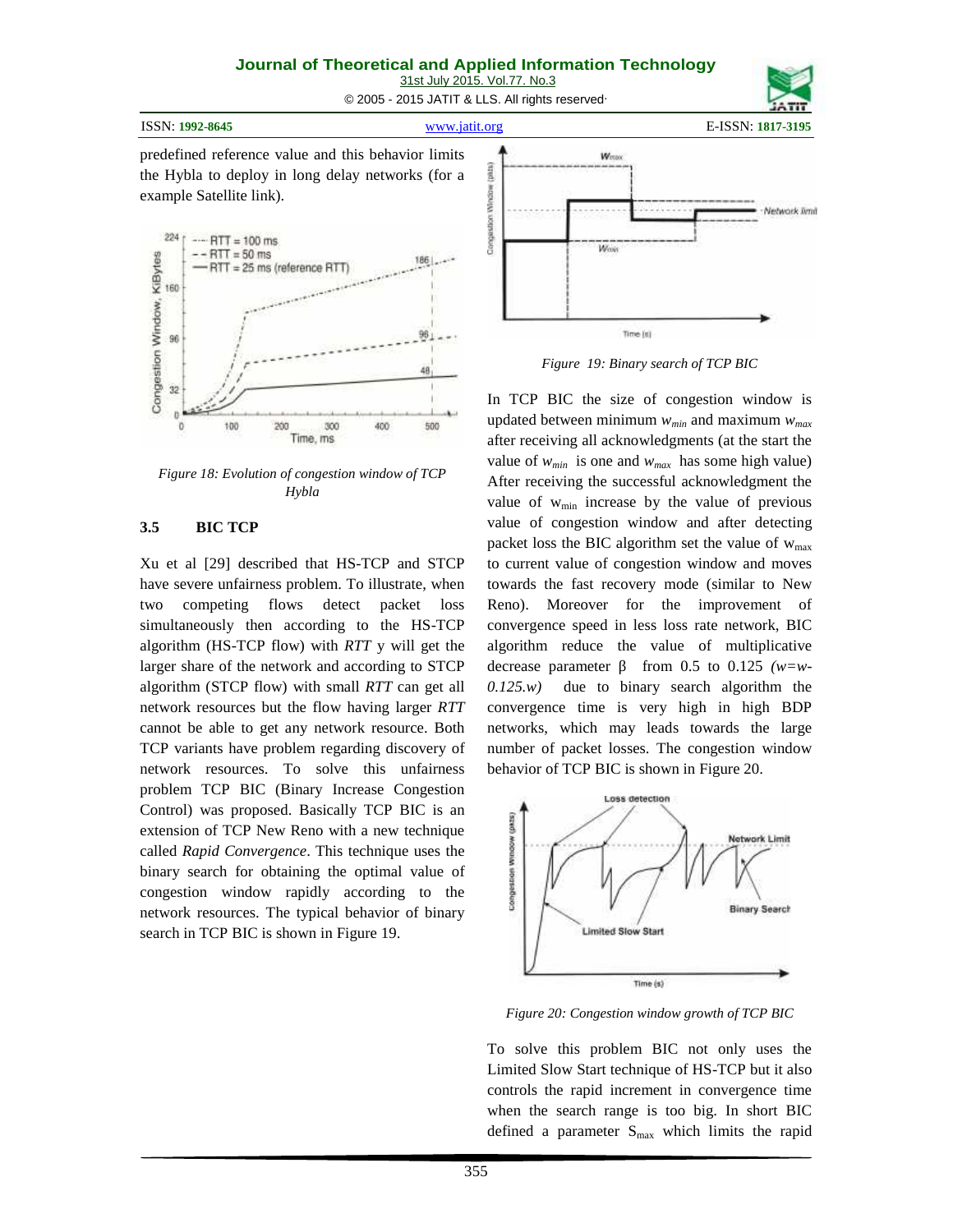31st July 2015. Vol.77. No.3

© 2005 - 2015 JATIT & LLS. All rights reserved.

| E-ISSN: 1817-3195<br>www.jatit.org | ISSN: 1992-8645 |  |  |
|------------------------------------|-----------------|--|--|
|------------------------------------|-----------------|--|--|

convergence on the other hand when the range is too small then BIC defined a parameter  $S_{min}$  for the increment of the congestion window and in last when the value of current congestion window became near or exceed from target value of congestion window then BIC uses Limited Slow Start mode and set a new upper bound and again start the binary search. The TCP BIC technique for optimal value of congestion control is a novel technique in loss based congestion control approaches. According to many experiments [30] [31] in many network scenarios TCP BIC showed low *RTT* fairness and inter fairness (fairness with other TCPs).

### **3.6 TCP CUBIC**

CUBIC TCP [30] is an enhanced version of TCP BIC proposed to remove the *RTT* unfairness. CUBIC introduced the *RTT* independent congestion window growth function and for this growth CUBIC uses the H-TCP congestion window approach as CUBIC function of elapsed time (∆) when the last congestion event occurred as shown in equation 3 where the value of *C* is predefined,

is parameter of multiplicative decrease factor in fast recovery process and *wmax* is a congestion window size just before the loss event. CUBIC not only shows good *RTT* fairness as the congestion window 3.7 is independent to *RTT* but also improves the intra fairness and scalability of TCP BIC. In CUBIC the growth of congestion window is very fast when the value of *w* is far from predefined target value *wmax* and when the value of *w* is near to *wmax* the growth is very conservative.



*Figure 21: Congestion window behavior of TCP CUBIC*

In Figure 21 the behavior of CUBIC congestion window is shown. Where in step one the target window is unknown can be discover by using CUBIC function. For the discovery of target window *wmax* CUBIC starts conventional slow start mechanism. In second step congestion window smoothly touches the target window *wmax* and target window will be updated if loss is detected before touches the  $w_{max}$ . If this congestion was temporary then the behavior of congestion window is shows in step 3. Moreover CUBIC TCP provides a technique to ensure the improved performance of congestion window that standard TCP (Reno) because the value of multiplicative decrease factor is different in CUBIC as compared to Reno CUBIC not equal to Reno). The improved performance and fairness of CUBIC is proved by number of experimental studies [30] [32] and by real environment scenarios. Currently CUBIC TCP is a second most used congestion control algorithm of TCP and default TCP for Linux operating system since 2006. Therefore CUBIC has many issues related to resource utilization and packet losses in high-speed bandwidth delay network.

$$
w = C \left( \Delta - \sqrt[3]{\beta} \cdot w_{max} / C \right)^{1} + w_{max}
$$
 (3)

### **3.7 Fast TCP**

Fast TCP is introduced by Jin et al [33] [34] and used the idea of queuing delay of Vegas as congestion indication. It introduced the periodic congestion window updating based on delay estimation of the network. However there is a basic difference between Vegas and Fast. In Fast there is a fix value (e.g., each 10 ms) for the updating of the congestion window. Fast TCP calculates the new target congestion window by equation 4 having simple delay estimation *w* shows the current value of congestion window, *Retain* is minimum *RTT* of current *RTT* and is tune able parameter of the Protocol. According to this equation 4 if the network state is congested *RTT > RTTmin* then FAST will decrease the size of congestion window otherwise increase the congestion window by pre defined value of  $\blacksquare$ . Value of  $\blacksquare$  create a drastic effect of two parameters of Protocol: Stability and Scalability. For a example if the value of  $\blacksquare$  is high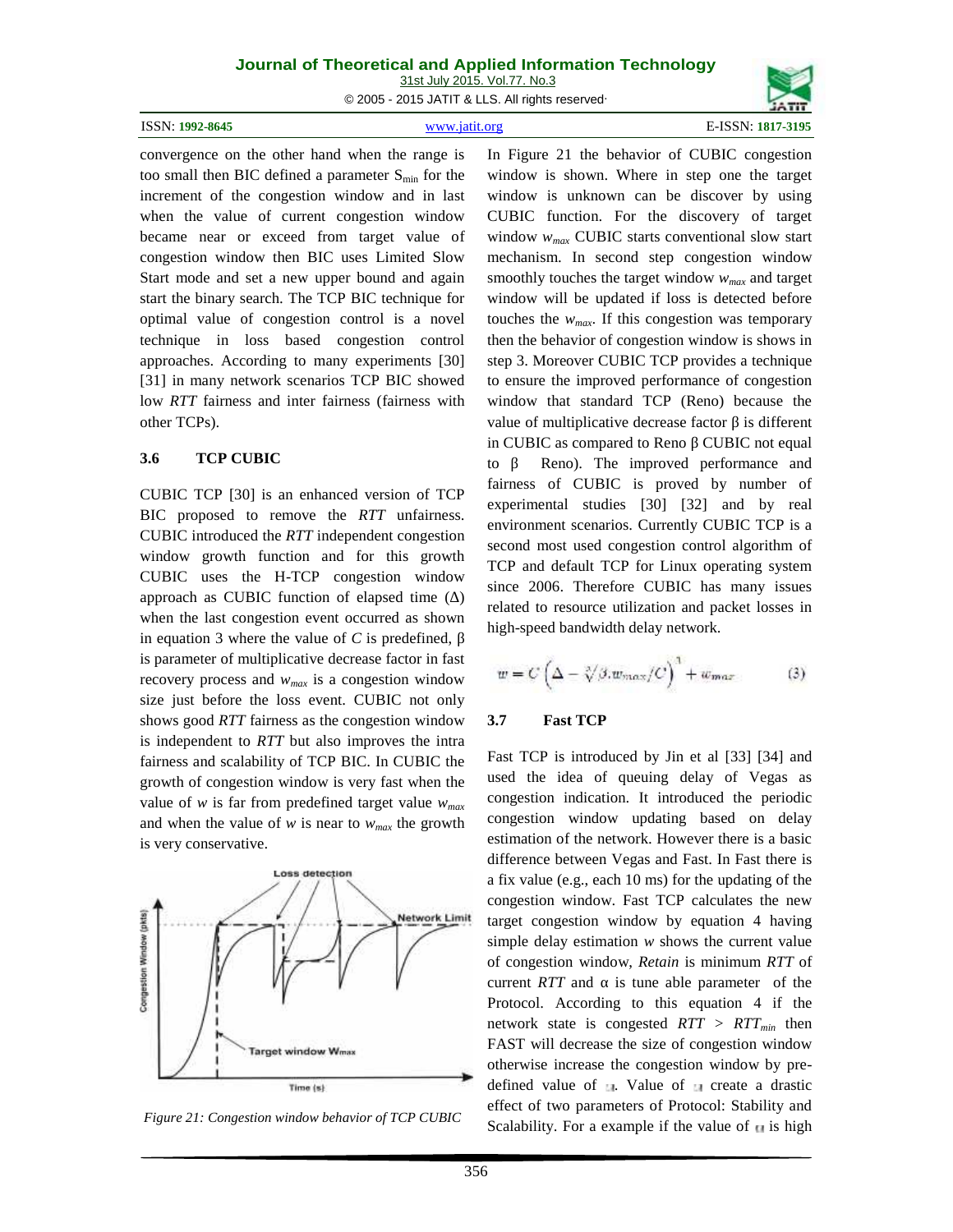31st July 2015. Vol.77. No.3

© 2005 - 2015 JATIT & LLS. All rights reserved.

| ISSN:<br>1992-8645<br>.<br>the contract of the contract of the | \$195 |
|----------------------------------------------------------------|-------|
|                                                                |       |

then it can easily scale in any BDP networks but it will face convergence problem (when  $w=w\times RTT_{min}/RTT+$  ). On the other hand when the value of is small then Fast can easily stabilized but it will face the problem of scalability. Therefore the selection of 's value is still an open issue for researchers. According to the authors of FAST the value of should be constant for the better performance, moreover FAST uses the exponential smoothing mechanism for the calculation of congestion window value. Simulation and Real world tests are showed many serious issues with stability, scalability, *RTT* fairness and intra fairness [34] [35]. FAST technique is totally depend upon the true minimum *RTT* value which is very hard to calculate in some network scenarios moreover the *RTT* is not a good substitute for the queuing delay in the presence of reverse traffic or when there is a change in route. Finally the defined congestion window rule for updating in TCP FAST is not friendly with standard TCP (Reno, New Reno).

$$
w = w \cdot \frac{RTT_{min}}{RTT} + \alpha \tag{4}
$$

### **3.8 TCP Libra**

TCP Libra is a congestion control variant proposed by Marfia et al [28] to solve the scalability problems and improve the *RTT* fairness. Libra mechanism is based on New Reno and modifies the congestion avoidance technique for congestion window. In Libra the target value of congestion window is calculated by well known packet pair technique [36]. In Libra's congestion avoidance phase the value of congestion window is increased by equation 5. Where the *RTT* is the current estimated *RTT*, and  $k_1$  are predefined parameters (e.g,. 3 and 4 respectively) and the value of *C* is responsible for the scalability of the Libra and also represent the capacity of the link and *P* is the penalized factor which controls the increase rate when the network is facing congestion. Penalized factor  $P$  can be calculated by equation 6. Where  $K_2$ is a constant value and  $Q$  and  $Q_{\text{max}}$  are estimated current and maximum queue delays. In equation 5  $k<sub>1</sub>$ *c* uses to scale the increment in the available link and factor *P* control the Libra for the reduction of network resources, if the calculated level of buffering  $(Q.Q_{max})$  increases then the last part of the equation  $(RTT^2/(RTT+$  ) is responsible for the *RTT* fairness of Libra. Moreover Libra also modifies the multiplicative decrease rule in fast recovery mode  $w=w-xw$ , where the scales with equation  $($  /RTT+  $)$  in this equation the values of

and are constant. This scaling factor is derived analytically [28]. According to the Libra the recommended value for and is 1 second. In Libra when the current value of estimated *RTT* is large (congestion in the network) then the scaling factor will reduce the value of further. Number of experiments and simulations show that Libra improves the link utilization and fairness properties of TCP in BDP networks but it does not work well in other congestion control mechanisms.

$$
\alpha = k_1.C.P.RTT^2/(RTT + \gamma) \tag{5}
$$

$$
P = e^{-k_2 \times Q/Q_{\text{max}}} \tag{6}
$$

### **3.9 TCP New Vegas**

Sing and Soh [37] found many advantages on delay based algorithm of congestion control proposed in TCP Vegas, therefore they also found some problems in Vegas. First is it cannot be able to utilize fully high BDP network links, second is on the restart modes (slow start and Fast recovery) its congestion control algorithm generates too much traffic which leads towards the decrement of throughput [13] [38].

TCP New Vegas was proposed to grape the link effectively in BDP networks and to reduce the convergence time. It defined the new mode called *Rapid Window Convergence*. The inside idea is that the algorithm does not stop the slow start phase when the estimated buffer value reaches to its limit or exceeds from per-defined threshold  $($  >  $)$ , it continues the slow start phase and congestion window grows exponentially for probing network resources. In detail when the value of estimated buffer reaches to its limit then the New Vegas 's algorithm saves the current value of congestion window in a special veritable called  $w_r$  and moves towards *Rapid Window Convergence.* In this mode the congestion window increases *x* packets after each *RTT* as shown in equation 7.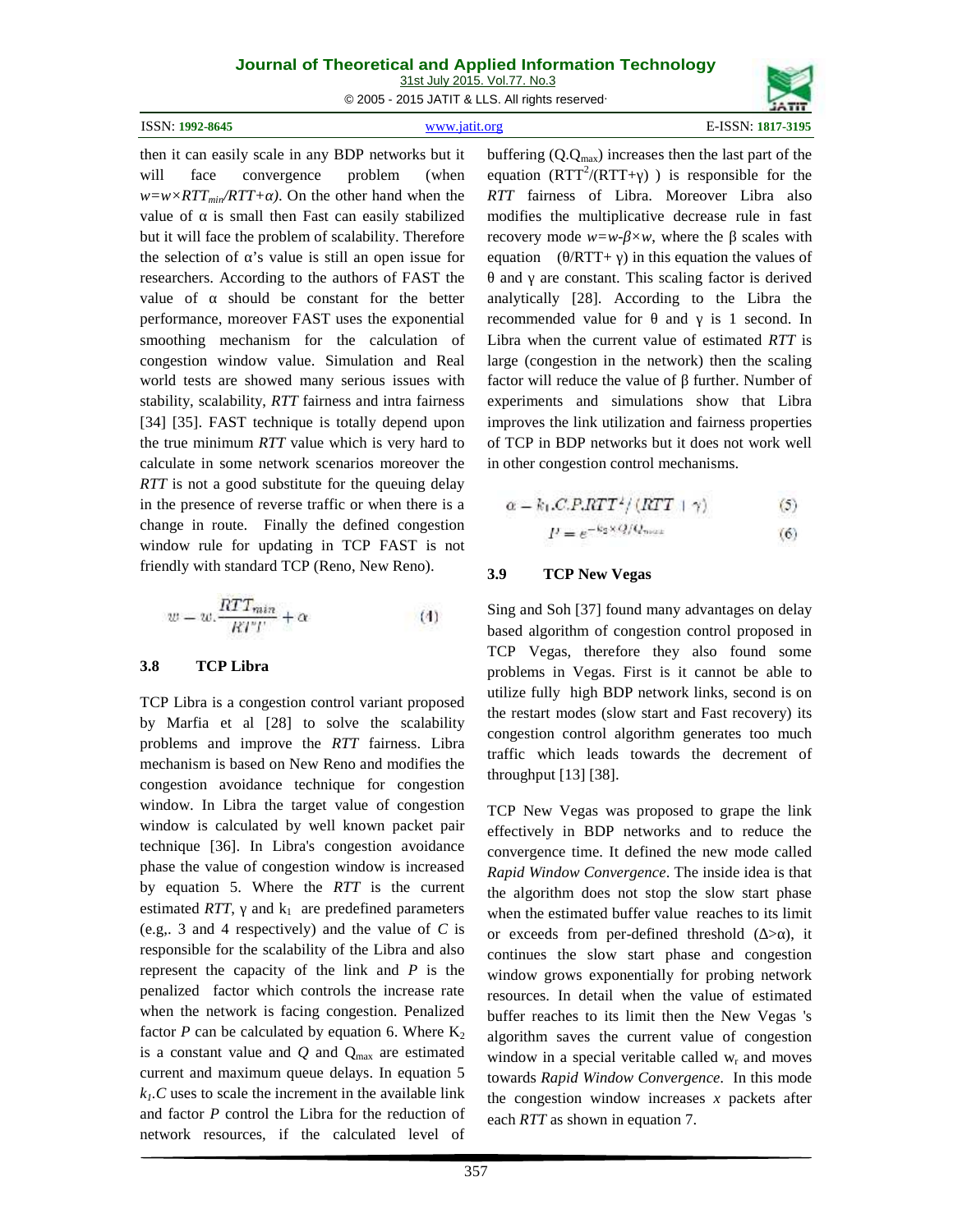|                        | 31st July 2015. Vol.77. No.3<br>© 2005 - 2015 JATIT & LLS. All rights reserved                                                                                                                                                                                                     |                   |
|------------------------|------------------------------------------------------------------------------------------------------------------------------------------------------------------------------------------------------------------------------------------------------------------------------------|-------------------|
| <b>ISSN: 1992-8645</b> | www.jatit.org                                                                                                                                                                                                                                                                      | E-ISSN: 1817-3195 |
|                        | to Westwood-like and second when the network is<br>$\sim$ . The contract of the contract of the contract of the contract of the contract of the contract of the contract of the contract of the contract of the contract of the contract of the contract of the contract of the co |                   |

Where *n* represents the number of time when early congestion happened and algorithm moves towards the Rapid Window Convergence mode. According to this proposal [37] when the value of *n* becomes more than 3 then it close the *Rapid Window Convergence* and switches to Vegas congestion avoidance mode and after detecting packet loss it behaves like Vegas. For the solution of second problem New Vegas algorithm uses packet pacing technique to control the burst traffic after reinitialization of slow start and fast recovery modes. This algorithm sets the minimum delay between two consecutive packets during transmission [39] [40]. Although according to literature pacing technique has negative impact on TCP Reno's performance but Authors of New Vegas experimentally proved that in the presence of delay base congestion control, packet pacing has positive impact.



*Figure 22: Congestion window behavior of TCP-AR*

## **3.10 TCP- Adaptive Reno**

TCP-AR (Adaptive Reno) was proposed by Shimonishi and Murase [41] to improve the performance of TCP and friendliness to standard<br>TCP in high speed networks. It extends the<br>congestion avoidance phase of TCPW-BBW with TCP in high speed networks. It extends the congestion avoidance phase of TCPW-BBW with scalable congestion window. Moreover it defined<br>two components for the increment of congestion two components for the increment of congestion window. First is  $W_{base}$  which is slow constant increase component (increased by 1 per *RTT*) and second is  $W_{\text{probe}}$  which is scalable increase component. Scalable component has two important properties. First when the network sate is congestion free then this function gives value near

to Westwood-like and second when the network is congested then the value of scalable component is zero. Figure 22 shows the behavior of congestion window of TCP-AR. According to experiments it is proved that TCP-AR improved the network utilization and intra-fairness.

## **3.11 TCP Fusion**

TCP Fusion is proposed by Kaneko et al [42] to improve the performance of TCP. It combines the idea of Vegas (used network buffering estimation), TCP DUAL's queuing delay technique and Westwood's achievable rate mechanism. Fusion algorithm introduced three different linear functions and its switching is depending upon the queuing delay threshold value. If the value of queuing delay is less than the predefined value of threshold (zone A figure 23) then the size of congestion window will increase at fast rate per *RTT* by predefined fraction of Westwood 's rate estimate (scalable increase) and when the value of queuing delay is more than 3 times to predefined threshold (zone C in figure 23) then the congestion window will decrease according to number of packets buffered in the network (for a example Vegas estimate) and when the value of queuing delay lies between 1 and 3 times then the congestion window remains unchanged.

Moreover Fusion algorithm changes the constant value of in fast recovery phase to the value *β=max(0.5,RTTmin/RTT)*. Many experimental tests have shown that Fusion improves the link utilization and fairness properties as compare to other algorithms (FAST, C-TCP, BIC, and HS- TCP).



*Figure 23: Congestion window behavior of TCP Fusion*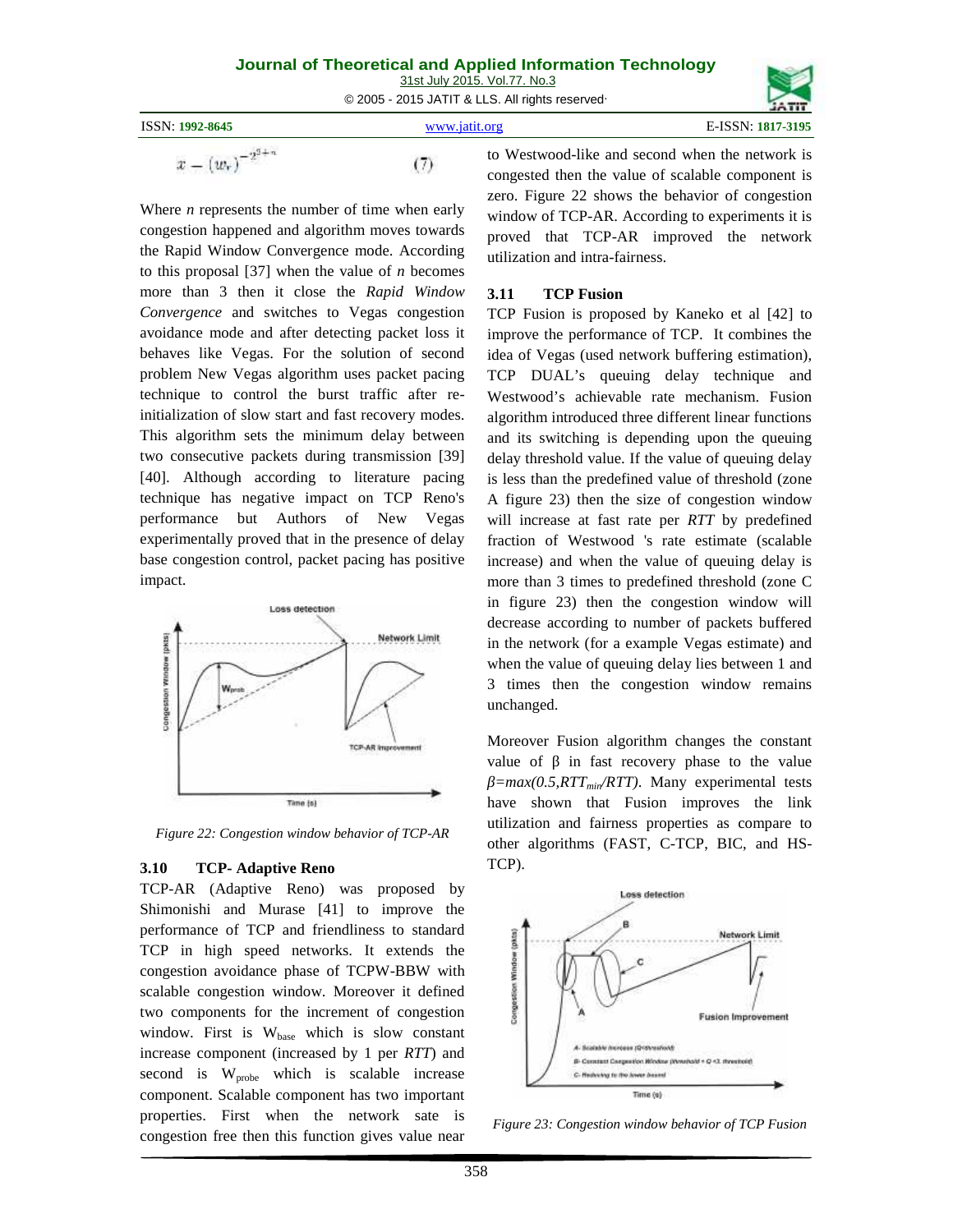31st July 2015. Vol.77. No.3

© 2005 - 2015 JATIT & LLS. All rights reserved.

ISSN: **1992-8645** www.jatit.org E-ISSN: **1817-3195**



### *3.12 TCP Africa*

TCP Africa (Adaptive and Fair Rapid Increase Congestion Avoidance) is proposed by King et al [43] to solve many problems related to previous congestion control algorithms like link utilization, *RTT* fairness (inter and Intra) in BDP networks. Africa combines the two mechanisms, first is aggressiveness of HS-TCP when the sate of network is congestion free and conservative behavior of standard New Reno when the network is congested.



*Figure 24: Congestion window behavior of TCP Africa*

The idea is borrowed from TCP Vegas to detect state of the network either it is congestion free or congested by comparing the estimate of network buffering *(∆)* with some predefined constant . More precisely when there is little buffering  $\ell$  < *f* then TCP Africa moves towards fast mode by applying the HS-TCP's congestion avoidance and Fat Recovery rules. These rules decide the increment and decrement of the congestion window<br>as shown in Figure 24. Otherwise it will move<br>towards the slow start mode of the Reno.(increase<br>by one and decease by half). According to its<br>authors TCP Africa showed good as shown in Figure 24. Otherwise it will move towards the slow start mode of the Reno.(increase by one and decease by half). According to its authors TCP Africa showed good network utilization in high speed networks, low rate of packet losses as compared to HS-TCP and STCP and good fairness (inter and intra) by extensive experimental analysis but unfortunately TCP Africa has not been implemented and tested in real networks.

### **3.13 Compound TCP (C-TCP***)*

Compound TCP (C-TCP) was presented by Tan et al [44] to improve the efficiency, *RTT* fairness and TCP fairness. Its congestion control mechanism is very similar to TCP Africa. It combines the delay base component for the indication of congestion with conventional Reno congestion control mechanism which is scalable in BDP networks.

C-TCP introduced another scalable component  $w_{\text{fast}}$ for the calculation of congestion window (*w=wReno + wFast*), but congestion window is only updated through this equation when the Vegas estimate (∆) show little buffering in the network  $( $$ ) and is$ predefined constant) and when the value of estimate become larger than then the scalable component reduced the size of congestion window by a value proportional to the estimate itself ( $w_{fast} = w_{fast} - \ldots$ ) where is predefined constant). C-TCP uses the transition between Reno Slow mode and scalable H-TCP for the reduction of congestion window just like slow and fast mode in TCP Africa.

As a result the dynamics of congestion window of both C-TCP and TCP Africa are very similar as shown in Figure 25. Experimental analysis for both simulation and real world has proved that C-TCP showed good link utilization in high BDP network with good *RTT* fairness (inter and intra). That's why C-TCP is default TCP for Microsoft Windows operating system and most developed congestion control algorithm all over the world.



*Figure 25: Congestion window dynamics of Compound TCP*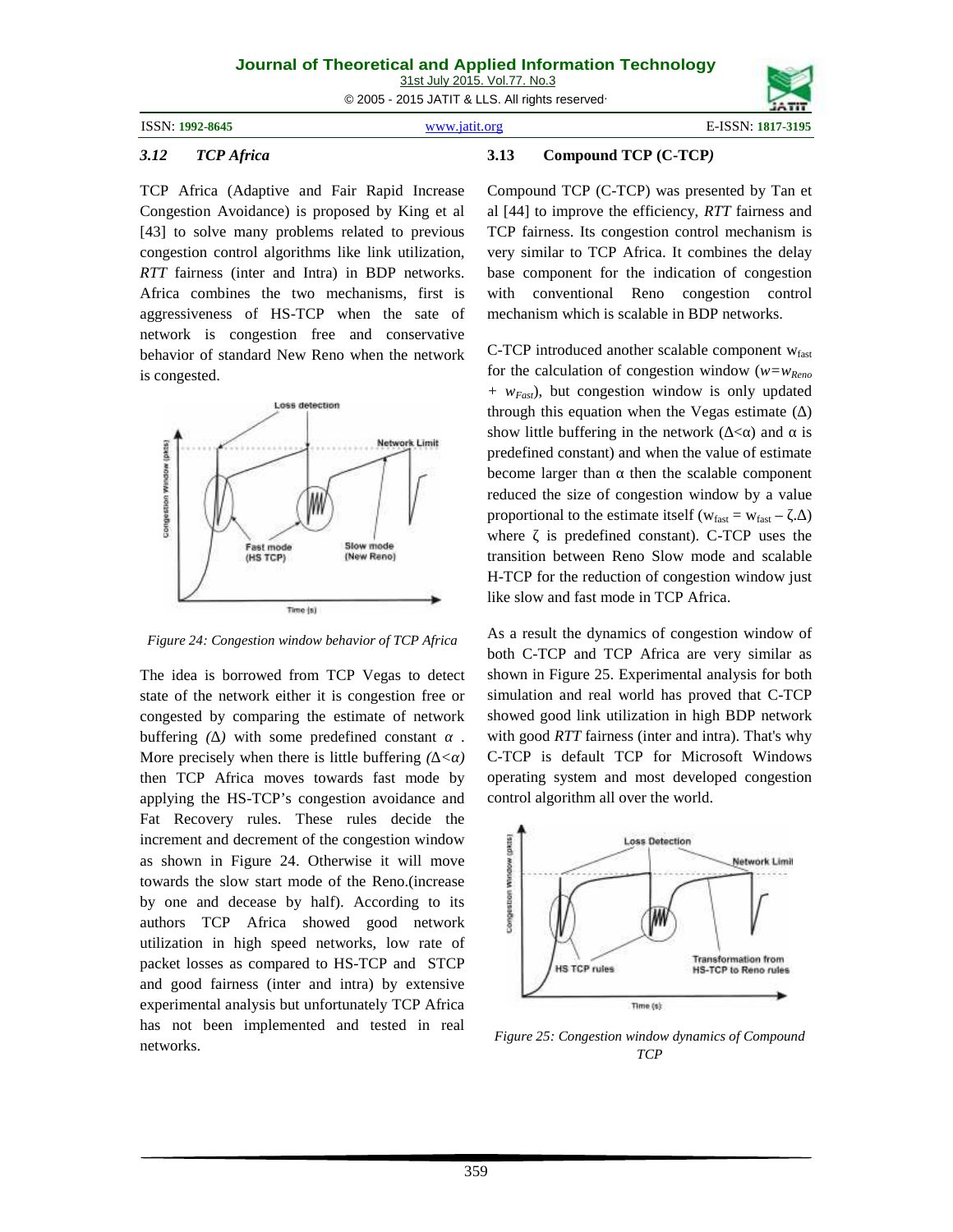### **Journal of Theoretical and Applied Information Technology** 31st July 2015. Vol.77. No.3

© 2005 - 2015 JATIT & LLS. All rights reserved.

| ISSN: 1992-8645 |  |
|-----------------|--|
|                 |  |

ISSN: **1992-8645** www.jatit.org E-ISSN: **1817-3195**

### **3.14 TCP Illinois**

Liu et al [45] noted the congestion control algorithms based on delay (Vegas and Fast) which is used as primary indication of congestion can achieve better efficiency as compare to that algorithms which are based on packet loss (Reno HS-TCP, STCP).

Therefore the performance of delay based algorithms may suffer due to noisy delay measurements for an example due to heavy opposite transmission. To solve this problem TCP Illinois was proposed. TCP Illinois is similar to Africa and C-TCP and based on New Reno. Its  $\uparrow$  dmax(10) behavior is very aggressive when the state of the network is congestion free and during congestion events it behaves very gentle. Its algorithms defined both the congestion window *w* and increase parameter in congestion avoidance phase  $(w = w)$ *+ α* per *RTT*) and decrease parameter in Fast Recovery  $(w = w - w)$  after detecting packet loss by 3 duplicate ACKs) as a special functions of queuing delay. The increase parameter is inversely proportional to queuing delay and decrease factor is directly proportional as shown  $3.15$ in Figure 27. The minimum and maximum values of, and queuing delay are defined in algorithm to achieve better performance.



*Figure 26: Congestion window behavior of TCP Illinois*

In Linux operating system Illinois algorithms defined values of *amax*=10, *amin*= 0.3, *Bmin*=0.125,  $b_{max}$  =0.5,  $Q_1$ =0.01,  $Q_2$ =0.1.  $Q_{max}$  and  $Q_3$  =0.8. $Q_{max}$ where the  $Q_{\text{max}}$  is maximum queuing delay of minimum calculated over the lifetime of the connection. According to this algorithm increase and decrease

factors are updated one per *RTT*. However the value of can be maximum during number of consecutive *RTT* (for a example 6) and the value of queuing delay is less than predefined threshold  $Q_1$ and when the size of congestion window is less than predefined threshold *wt* then algorithm moves towards the compatibility phase  $($  =1 and =0.5). This move is similar to STCP and HS-TCP, improves the fairness properties. Figure 26 shows the dynamics of TCP Illinois's congestion window. However the experimental results are showed that TCP Illinois behaved very well in high BDP network along good *RTT* fairness.



*Figure 27: Behavior of additive increase alpha (α) and multiplicative decrease beta*  $($ *) with respect to queuing delay Q*

### **3.15 YeAH TCP**

Baiocchi et al [46] proposed a congestion control algorithm YeAH TCP (Yet Another High Speed) by combining the packet loss and delay measurement approaches for the indication of congestion. This algorithm uses the technique of Slow New Reno and fast STCP in congestion avoidance and fast recovery phases just like TCP Africa.

In a former way the congestion window increases by one packet per *RTT* and after loss it decreases by half of its current value. YeAH TCP uses two mechanisms for the switching of modes, first is the Vegas estimation of packets buffered in the network and second is TCP DUAL's estimation of congestion level in the network. For the calculation of queuing delay YeAh TCP uses the minimum measured *RTT* instead of average *RTT* and for calculation of congestion level it uses the fraction of minimum *RTT* instead of Maximum  $RTT(Q/Q_{max})$ . In short when the YeAh TCP calculates low level buffering in network ( <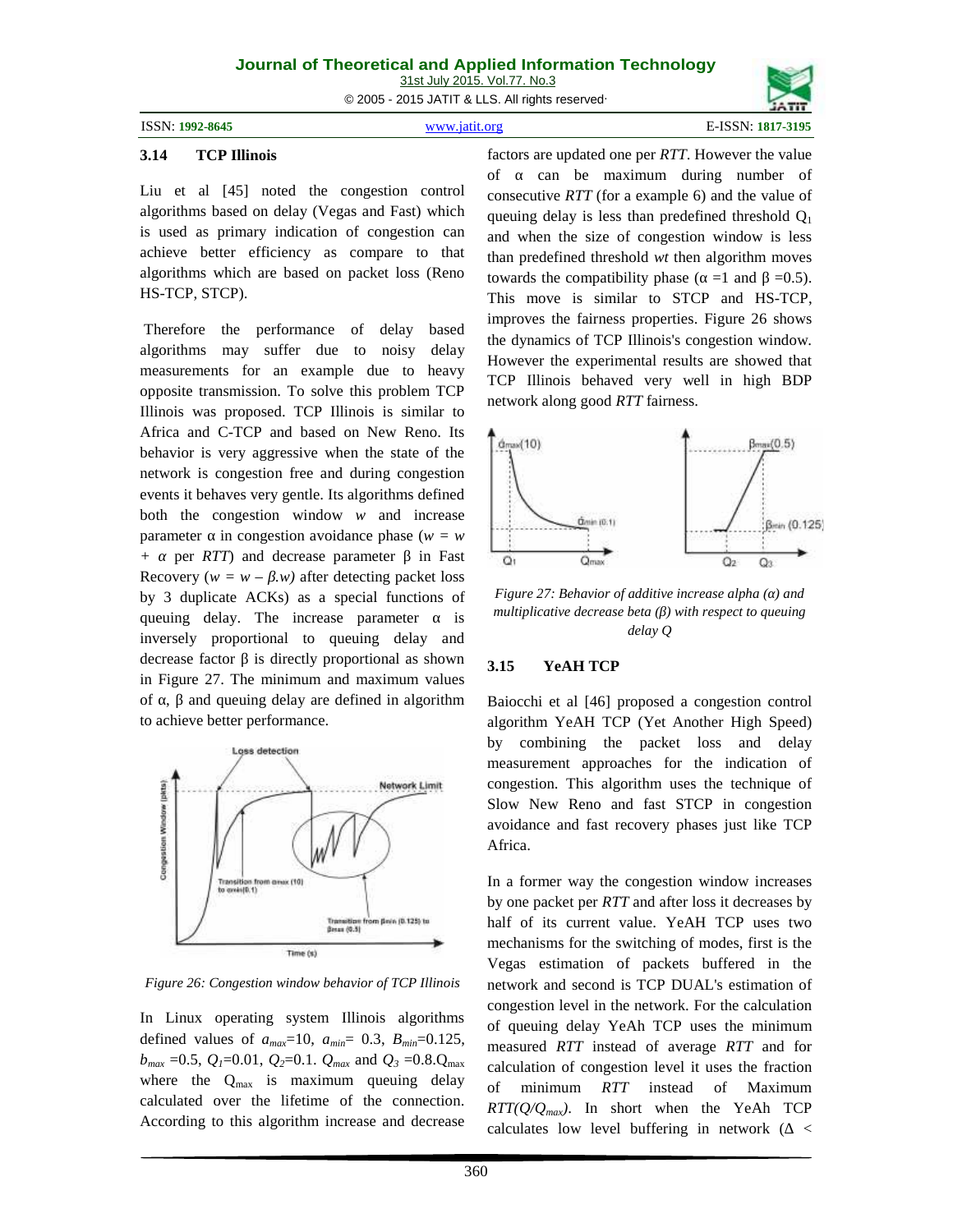31st July 2015. Vol.77. No.3

© 2005 - 2015 JATIT & LLS. All rights reserved.

| ISSN: 1992-8645 | www 19f1f oro | 1817-3195 |
|-----------------|---------------|-----------|
|                 |               |           |

 $\Omega/Q_{\text{max}}$ ) where is predefined threshold) and queuing delay estimation detects low level of congestion  $(Q/RTT_{min} < f_i)$ , where  $f_i$  is predefined threshold) then it behaves like as STCP otherwise slow Reno mode activates. According to Experimental analysis YeAh TCP shows high efficiency in BDP networks more over it is confirmed that the combination of loss base and delay component can improve the *RTT* fairness (inter and intra).

| <b>TCP</b>        | Yea  | <b>Base</b>  | <b>Addition/Enhancement in Features</b> | <b>Status</b> |             | Implementation |             |           |
|-------------------|------|--------------|-----------------------------------------|---------------|-------------|----------------|-------------|-----------|
| <b>Variants</b>   | r    |              |                                         |               | Wi          | Linu           | Ma          | <b>BS</b> |
|                   |      |              |                                         |               | $\mathbf n$ | $\mathbf X$    | $\mathbf c$ | D         |
| HS-TCP            | 2003 | NewRen       | Additive increase and multiplicative    | Experime      |             | 2.6.1          |             |           |
|                   |      | $\Omega$     | decrease factors of congestion          | ntal          |             | 3              |             |           |
|                   |      | Additive     | window, Limited Slow Start              |               |             |                |             |           |
| <b>STCP</b>       | 2003 | NewRen       | Multiplicative increase and             | Experime      |             | 2.6.1          |             |           |
|                   |      | $\mathbf{o}$ | multiplicative decrease parameters in   | ntal          |             | 3              |             |           |
|                   |      |              | congestion avoidance phase              |               |             |                |             |           |
| $H$ -TCP          | 2004 | NewRen       | Increase factor of congestion window    | Experime      |             | 2.6.1          |             |           |
|                   |      | $\mathbf{O}$ | with respect to elapsed time,           | ntal          |             | 3              |             |           |
|                   |      |              | Adaptation of multiplicative decrease   |               |             |                |             |           |
|                   |      |              | factor,                                 |               |             |                |             |           |
| TCP Hybla         | 2004 | NewRen       | Scaling the increase factor in Slow     | Experime      |             | 2.6.1          |             |           |
|                   |      | $\Omega$     | <b>Start and Congestion Avoidance</b>   | ntal          |             | 3              |             |           |
|                   |      |              | phase, Packet Pacing, Estimation of     |               |             | 2.6.1          |             |           |
|                   |      |              | Slow Start threshold                    |               |             | $\overline{c}$ |             |           |
| <b>TCP BIC</b>    | 2004 | HS-TCP       | Binary search for the congestion        | Experime      |             | 2.6.1          |             |           |
|                   |      |              | window growth, Limited Slow Start       | ntal          |             | 3              |             |           |
| <b>TCP CUBIC</b>  | 2008 | <b>BIC</b>   | Cubic growth function for congestion    | Experime      |             | 2.6.1          |             |           |
|                   |      |              | window.                                 | ntal          |             | 6              |             |           |
| <b>FAST TCP</b>   | 2003 | Vegas        | Growth of congestion window at          | Experime      |             |                |             |           |
|                   |      |              | constant rate                           | ntal          |             |                |             |           |
| TCP Libra         | 2005 | New          | Estimation of link capacity by using    | Experime      |             |                |             |           |
|                   |      | Reno         | packet pairs, Control the congestion    | ntal          |             |                |             |           |
|                   |      |              | window increment by using queuing       |               |             |                |             |           |
|                   |      |              | delay.                                  |               |             |                |             |           |
| TCP Vew           | 2005 | Vegas        | Rapid window convergence, Packet        | Experime      |             |                |             |           |
| Vegas             |      |              | pacing, Packet pairing                  | ntal          |             |                |             |           |
| TCP-AR            | 2005 | Vegas        | Congestion window increment by          | Experime      |             |                |             |           |
|                   |      |              | using queuing delay                     | ntal          |             |                |             |           |
| <b>TCP</b> Fusion | 2007 | Westwoo      | Congestion window increment by          | Experime      |             |                |             |           |
|                   |      | d, Vegas     | using queuing delay                     | ntal          |             |                |             |           |
| TCP Africa        | 2005 | HS-TCP,      | Switching between fast and slow         | Experime      |             |                |             |           |
|                   |      | Vegas        | phase by using Vegas estimation of      | ntal          |             |                |             |           |
|                   |      |              | network state                           |               |             |                |             |           |
| Compound          | 2005 | HS-TCP,      | Calculation of slow and scalable        | Experime      | Vist        | 2.6.1          |             |           |
| <b>TCP</b>        |      | Vegas        | components of congestion window         | ntal          | a,          | 4,             |             |           |
|                   |      |              |                                         |               | XP          | 2.6.2          |             |           |
|                   |      |              |                                         |               |             | 5              |             |           |

*Table: 2 Features of TCP variants for Congestion Control in High Speed delay Networks*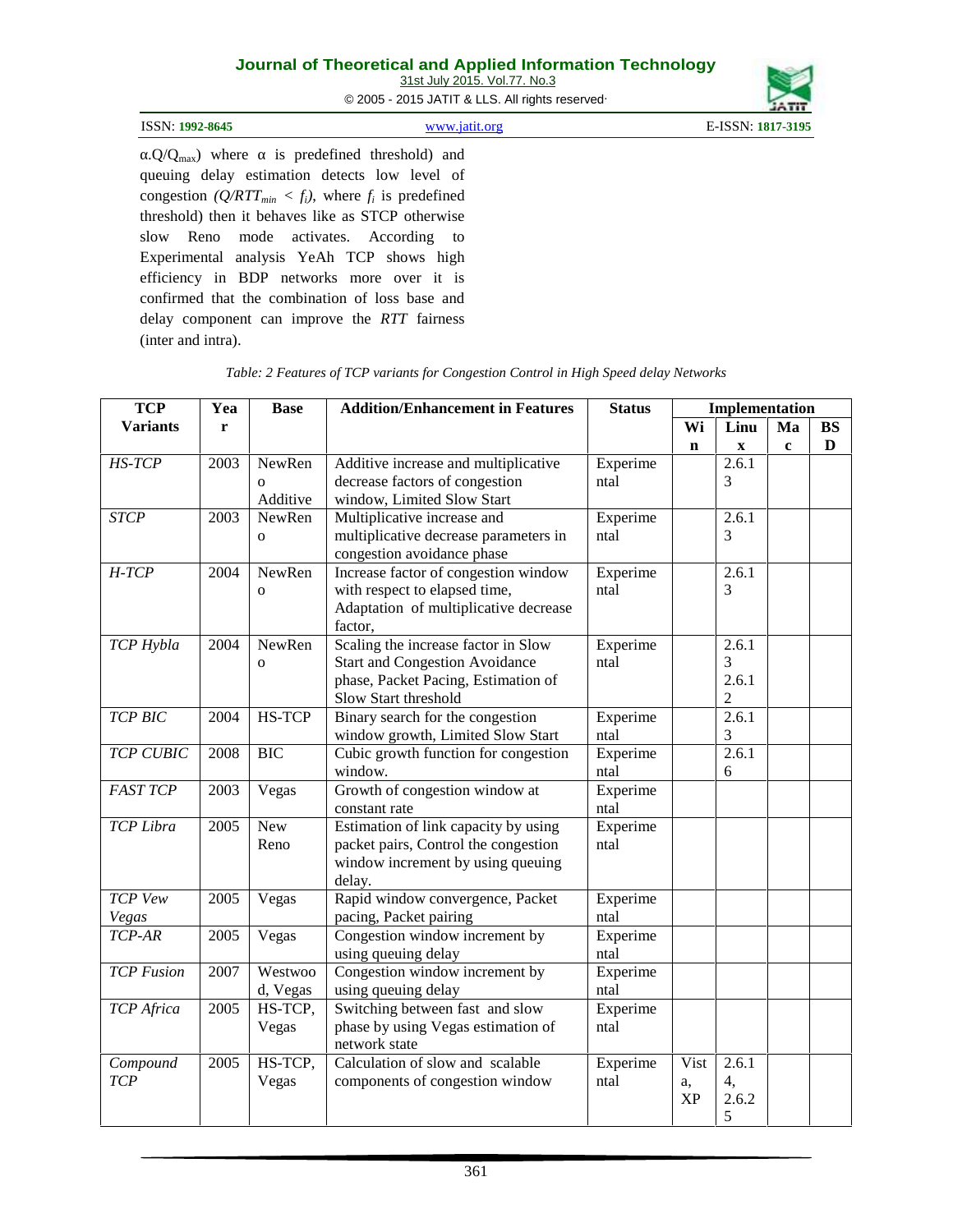| Journal of Theoretical and Applied Information Technology |  |
|-----------------------------------------------------------|--|
| 31st July 2015. Vol.77. No.3                              |  |

© 2005 - 2015 JATIT & LLS. All rights reserved.

|                     |      |                                    |                                                                                       |                  | 30111             |
|---------------------|------|------------------------------------|---------------------------------------------------------------------------------------|------------------|-------------------|
| ISSN: 1992-8645     |      |                                    | www.jatit.org                                                                         |                  | E-ISSN: 1817-3195 |
| <b>TCP</b> Illinois | 2006 | <b>New</b><br>Reno,<br><b>DUAL</b> | Increase and decrease factors as<br>functions of queuing delay.                       | Experime<br>ntal | 2.6.2             |
| YeAH TCP            | 2007 | STCP,<br>Vegas                     | Switching between slow and fast<br>phases by using DUAL and Vegas<br>type estimation. | Experime<br>ntal | 2.6.2             |

## **4. CONCLUSION**

In this study we have discussed many types of congestion control approaches and noted that the focus of research has changed with the enhancement in Internet, from the problem to eliminate the congestion collapses to problem to use the network resources efficiently and effectively in different network environments.

In the first section we discussed the introduction of congestion and its problems. In section II we discussed about the congestion collapses and that the kind of proposals with techniques which builds the concept of the end to end congestion control principal and solve the problem of congestion collapse. In first proposal, TCP Tahoe proposed the basic method to probe the network resources with using packet loss for the detection of congestion and the limit of the network. Although this technique solves the problem of congestion but it could not able to use network efficiently. As we discussed some solutions for the efficiency problem like, (1) enhance the congestion control principal by making the assumptions about the network limit (TCP Reno, TCP New Reno); or (2) refine the protocol by enhancing the reporting technique of the receiver side and allows sender to estimate the network limit (TCP SACK, TCP FACK) or by developing delay measurement technique for the indication of congestion or for the estimation of network state (TCP DUAL, TCP Vegas, TCP Veno).

In section III we discussed new challenges for the TCP congestion with the advancement of high speed delay network and most recent past proposals. The basic aim of these proposals is to solve the problem of poor utilization of TCP flows in high speed delay networks. For the solution of poor utilization many proposals (HS-TCP, STCP, H TCP) are discussed with aggressive policies to

probe the network resources. But unfortunately the aggressiveness of these techniques leads towards inter and intra RTT unfairness. Later proposals (TCP BIC, TCP CUBIC) used the aggressive behavior only when there is no any congestion or congestion indication in the network and after indication of congestion by packet loss, behaved conservatively to probe the available network resources. Other proposals (TCP FAST, TCP Africa, TCP-AR, C-TCP, TCP Libra, TCP Illinois, TCP Fusion, and TCP YeAh) used delay measurements for the indication of congestion in network. Although these are many disadvantages of these two techniques and also there is not any consensus in research community that which approach is good for the current Internet. Currently C-TCP is used in Microsoft Windows operating systems and TCP CUBIC is used in Linux operating systems.

## **REFERENCES**

- [1] J. Postel, "RFC793—transmission control protocol," RFC, 1981.
- [2] A. Al Hanbali, E. Altman, and P. Nain, "A survey of TCP over ad hoc networks," IEEE Commun. Surveys Tutorials, vol. 7, no. 3, pp. 22–36, 3rd quarter 2005.
- [3] C. Lochert, B. Scheuermann, and M. Mauve, "A survey on congestion control for mobile ad hoc networks," Wireless Communications and Mobile Computing, vol. 7, no. 5, p. 655, 2007.
- [4] J. Widmer, R. Denda, and M. Mauve, "A survey on TCP-friendly congestion control," IEEE Network, vol. 15, no. 3, pp. 28–37, May/June 2001.
- [5] H. Balakrishnan, V. N. Padmanabhan, S. Seshan, and R. H. Katz, "A comparison of mechanisms for improving TCP performance over wireless links," IEEE/ACM Trans. Netw., vol. 5, no. 6, pp. 756–769, December 1997.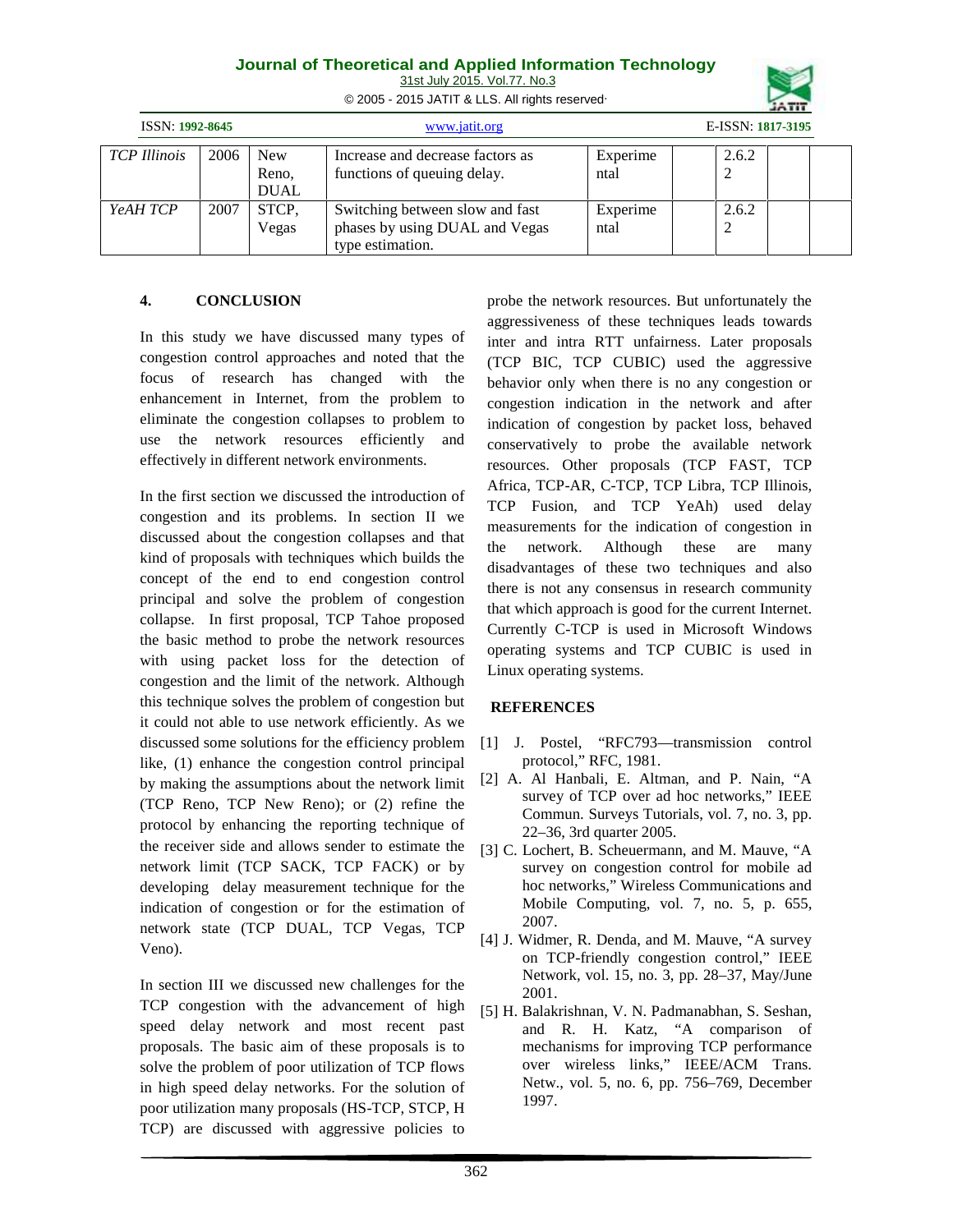© 2005 - 2015 JATIT & LLS. All rights reserved.

31st July 2015. Vol.77. No.3

| ISSN: 1992-8645 | itit oro | $\Gamma$ TOOM $\sim$<br>1817-3195 |
|-----------------|----------|-----------------------------------|
|                 |          |                                   |

- [6] K.-C. Leung, V. Li, and D. Yang, "An overview of packet reordering in transmission control protocol (TCP): problems, solutions, and chal- lenges," IEEE Trans. Parallel Distrib. Syst., vol. 18, no. 4, pp. 522–535, April 2007.
- [7] S. Low, F. Paganini, and J. Doyle, "Internet congestion control," IEEE Control Syst. Mag., vol. 22, no. 1, pp. 28–43, February 2002.
- [8] G. Hasegawa and M. Murata, "Survey on fairness issues in TCP congestion control mechanisms," IEICE Trans. Commun. (Special Issue on New Developments on QoS E84-B, no. 6, pp. 1461–1472, June 2001.
- [9] C. P. Fu and S. C. Liew, "TCP Veno: TCP enhancement for trans- mission over wireless [24] access networks," IEEE J. Sel. Areas Commun., vol. 21, no. 2, February 2003.
- [10] P. Karn and C. Partridge, "Improving roundtrip time estimates in reliable transport protocols," in Proc. SIGCOMM, 1987.
- [11] V. Jacobson, "Congestion avoidance and control," ACM SIGCOMM, pp. 314–329, 1988.
- [12] Z. Wang and J. Crowcroft, "Eliminating periodic packet losses in 4.3– Tahoe BSD Communication Review, vol. 22, no. 2, pp. 9– 16, 1992.
- [13] M. Allman, V. Paxson, and W. Stevens, "RFC2581—TCP congestion control," RFC, 1999.
- [14] K. Fall, S. Floyd, Simulation-based comparisons of Tahoe, Reno, and SACK TCP, ACM Computer Communication Review 26 (3) (1996) 5–21.
- [15]A. Veres, M. Boda, The chaotic nature of TCP congestion control, in: Proceedings of IEEE INFOCOM, 2000, pp. 1715–1723.
- [16] M. Mathis, J. Mahdavi, S. Floyd, and A. Romanov, "RFC2018—TCP selective acknowledgment options," RFC, 1996.
- [17] M. Mathis and J. Mahdavi, "Forward acknowledgement: refining TCP congestion control," in Proc. conference on applications, tech- nologies, architectures, and protocols for computer communications (SIGCOMM), New York, NY, USA, 1996, pp. 281–291.
- [18] L. Brakmo and L. Peterson, "TCP Vegas: end to end congestion avoidance on a global Internet," IEEE J. Sel. Areas Commun.,vol.13, no. 8, pp. 1465–1480, October 1995.
- [19] K. Srijith, L. Jacob, and A. Ananda, "TCP Vegas-A: Improving the performance of TCP Vegas," Computer Communications, vol. 28, no. 4, pp. 429–440, 2005.
- [20] S. Floyd, "RFC3649—HighSpeed TCP for large congestion windows," RFC, 2003.
- [21] S. Floyd, HighSpeed TCP and Quick-Start for Fast Long-Distance HighSpeed TCP and Quick-Start for fast longdistance networks (slides), TSVWG, IETF, March 2003.
- [22] S. Floyd, T. Henderson, and A. Gurtov, "RFC3782—the NewReno modification to TCP's fast recovery algorithm," RFC, 2004.
- Technologies for Information Networks), vol. [23] S. Floyd, "RFC3742—Limited slow-start for TCP with large conges- tion windows," RFC, 2004.
	- T. Kelly, "Scalable TCP: improving performance in highspeed wide area networks," Computer Communications Review, vol. 32, no. 2, April 2003.
	- [25] D. Leith and R. Shorten, "H-TCP: TCP for high-speed and long- distance networks," in Proceedings of PFLDnet, 2004.
	- [26] C. Caini and R. Firrincieli, "TCP Hybla: a TCP enhancement for heterogeneous networks," International J. Satellite Communications and Networking, vol. 22, pp. 547–566, 2004.
- TCP congestion control," ACM Computer [27] A. Aggarwal, S. Savage, and T. Anderson, "Understanding the perfor- mance of TCP pacing," in Proc. IEEE INFOCOM, vol. 3, March 2000, pp. 1157–1165.
	- [28] G. Marfia, C. Palazzi, G. Pau, M. Gerla, M. Sanadidi, and M. Roccetti, "TCP Libra: Exploring RTT-Fairness for TCP," UCLA Computer Science Department, Tech. Rep. UCLA-CSD TR-050037, 2005.
	- [29] L. Xu, K. Harfoush, and I. Rhee, "Binary increase congestion control for fast, long networks," in Proc. IEEE INFOCOM,vol. 4, March 2004, pp. 2514– 2524.
	- [30] I. Rhee and L. Xu, "CUBIC: a new TCPfriendly high-speed TCP variant," SIGOPS Operating Systems Review, vol. 42, no. 5, pp. 64– 74, July 2008.
	- [31] S. Ha, Y. Kim, L. Le, I. Rhee, and L. Xu, "A step toward realistic performance evaluation of high-speed TCP variants," in Fourth Interna- tional Workshop on Protocols for Fast Long-Distance Networks, Nara, Japan, March 2006.